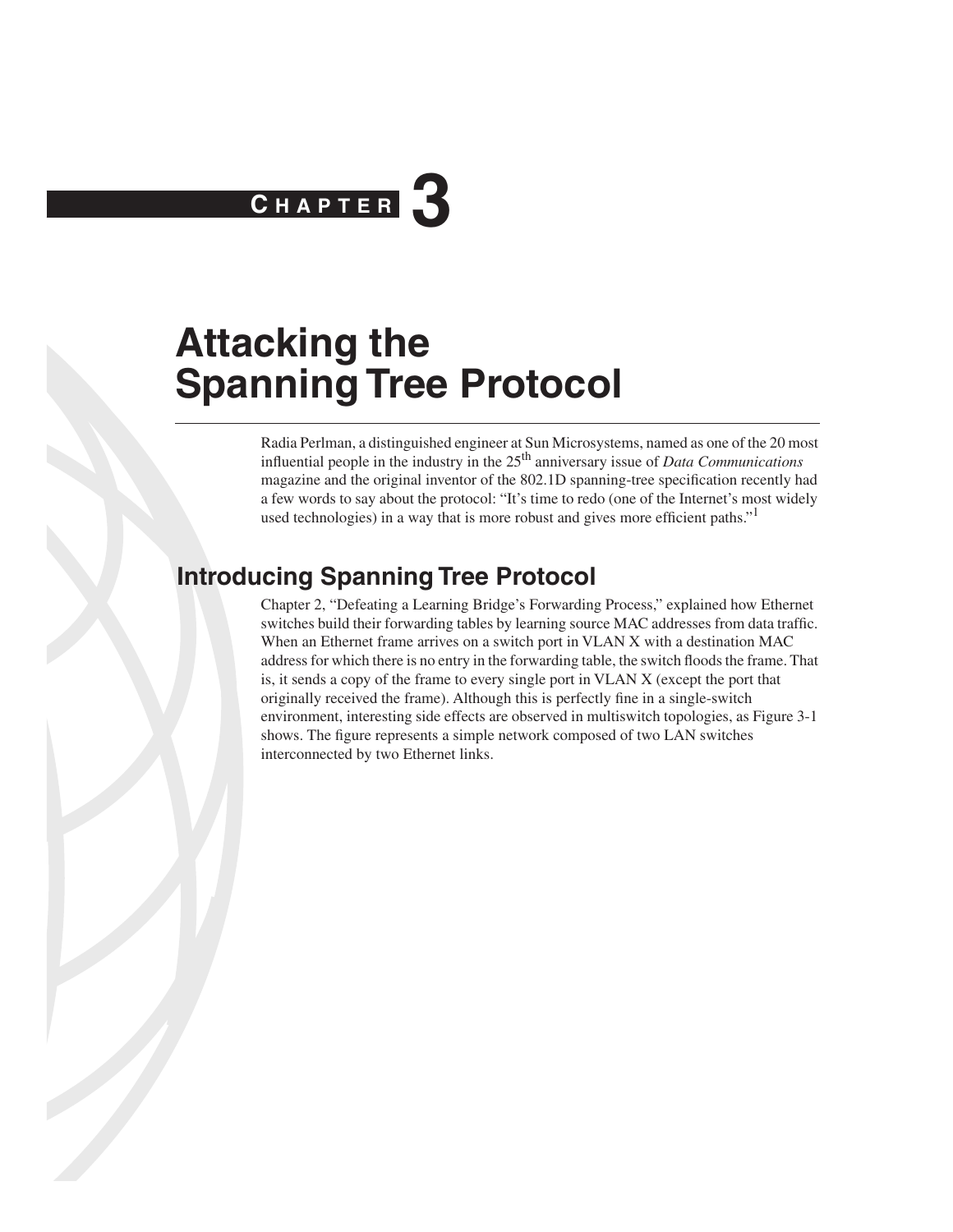#### **Figure 3-1** *Basic Network Setup*



In the next steps, MAC addresses are conveniently shortened to a single-letter format for clarity. A legitimate Ethernet MAC address is actually made up of 6 bytes. The following sequence of events occurs when an application on the top PC (MAC address A) communicates with the bottom PC (MAC address B):

- **1** The top PC sends a frame to the bottom PC (destination MAC address B).
- **2** Switch 1 learns that MAC address A is off port 0/1.
- **3** Switch 1 looks up MAC address B; no match is found.
- **4** Switch 1 sends out the frame on link X and Y (a process known as *flooding*).
- **5** Switch 2 receives the frame from A to B on link X and updates its forwarding table. (A is on link X.)

A split-second later, switch 2 receives the exact same frame on link Y; this time, it causes a new update to the forwarding table. This is known as a race condition whichever MAC address arrives first wins the race and gets installed in the forwarding table.

- **6** Switch 2 looks up MAC address B; no match is found. (B hasn't talked yet.)
- **7** Switch 2 sends out the frame on port 0/2 *and* link Y (or X, depending on the outcome of the race condition described in Step 5).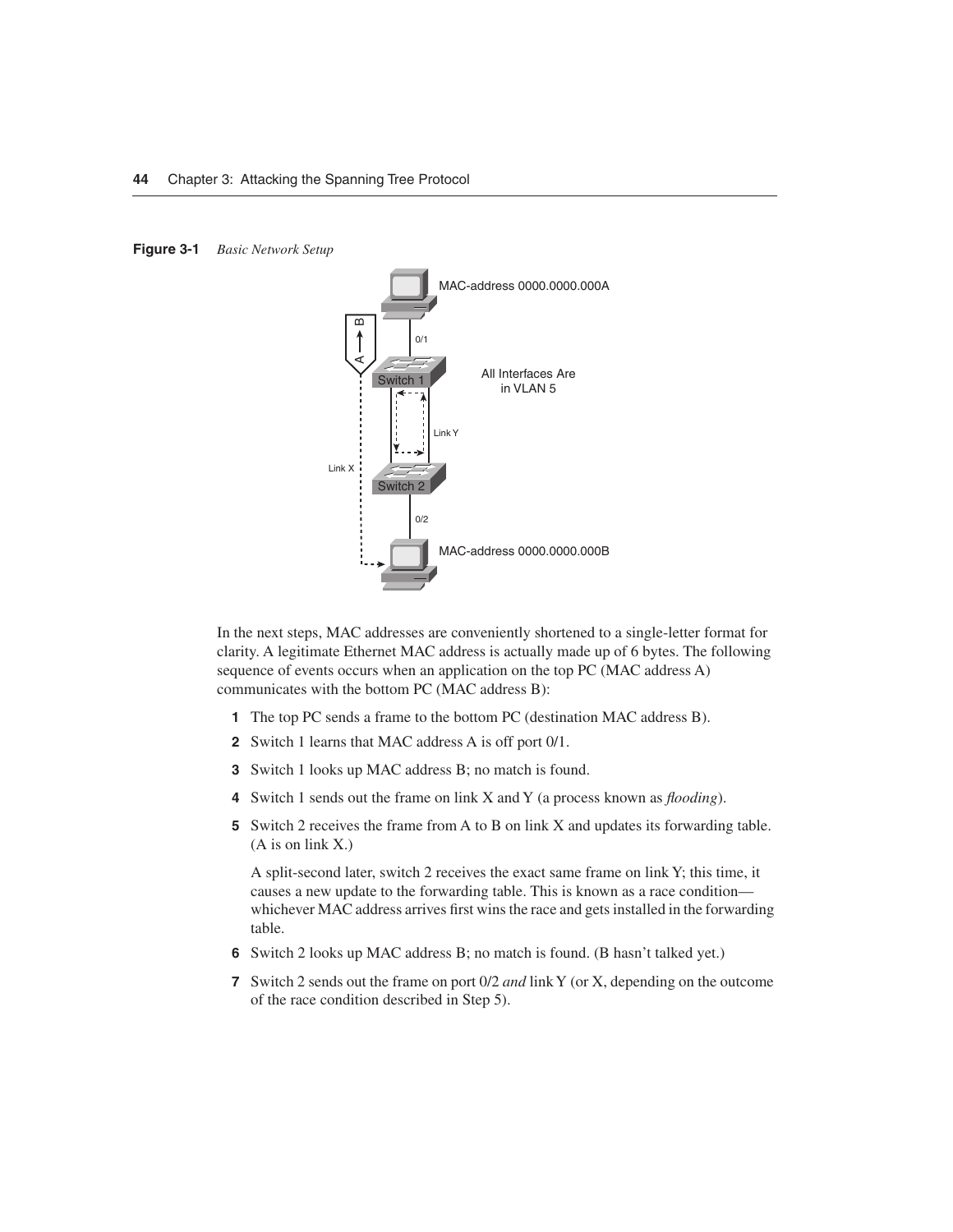- **8** Switch 1 and PC B both receive the frame; however, this frame causes switch 1 to again update its forwarding table. (MAC address A is now off link Y or X.)
- **9** Return to Step 3 and loop forever. Even if B talks, nothing changes because both switches constantly update their forwarding tables with incorrect information (because of the never-ending packet loop).

There is no such thing as a Time to Live (TTL) field in Ethernet headers. No routing protocol distributes information related to MAC addresses and their whereabouts. Simply put, short of a power or link failure, nothing can stop the packets from looping endlessly between switch 1 and 2. There's no need for a broadcast or multicast frame; a simple unicast frame does fine.

The problem is hardly new. After Radia Perlman's work in the early 1990s, the IEEE ratified her protocol work into a standard known as 802.1D. 802.1D defines the original Spanning Tree Protocol (STP), whose task is to disable redundant paths from one end of the Layer 2 network to another, thereby achieving two goals: no packet duplication or loops while still providing automatic traffic rerouting in case of failure. If switch 1 or switch 2 (or both) were running the STP, the topology represented in Figure 3-1 would logically appear as what's shown in Figure 3-2.

**Figure 3-2** *Loop-Free Topology Calculated by STP*



With link Y disabled by the spanning-tree algorithm running on switch 2, packets from the top PC to the bottom PC can no longer loop forever.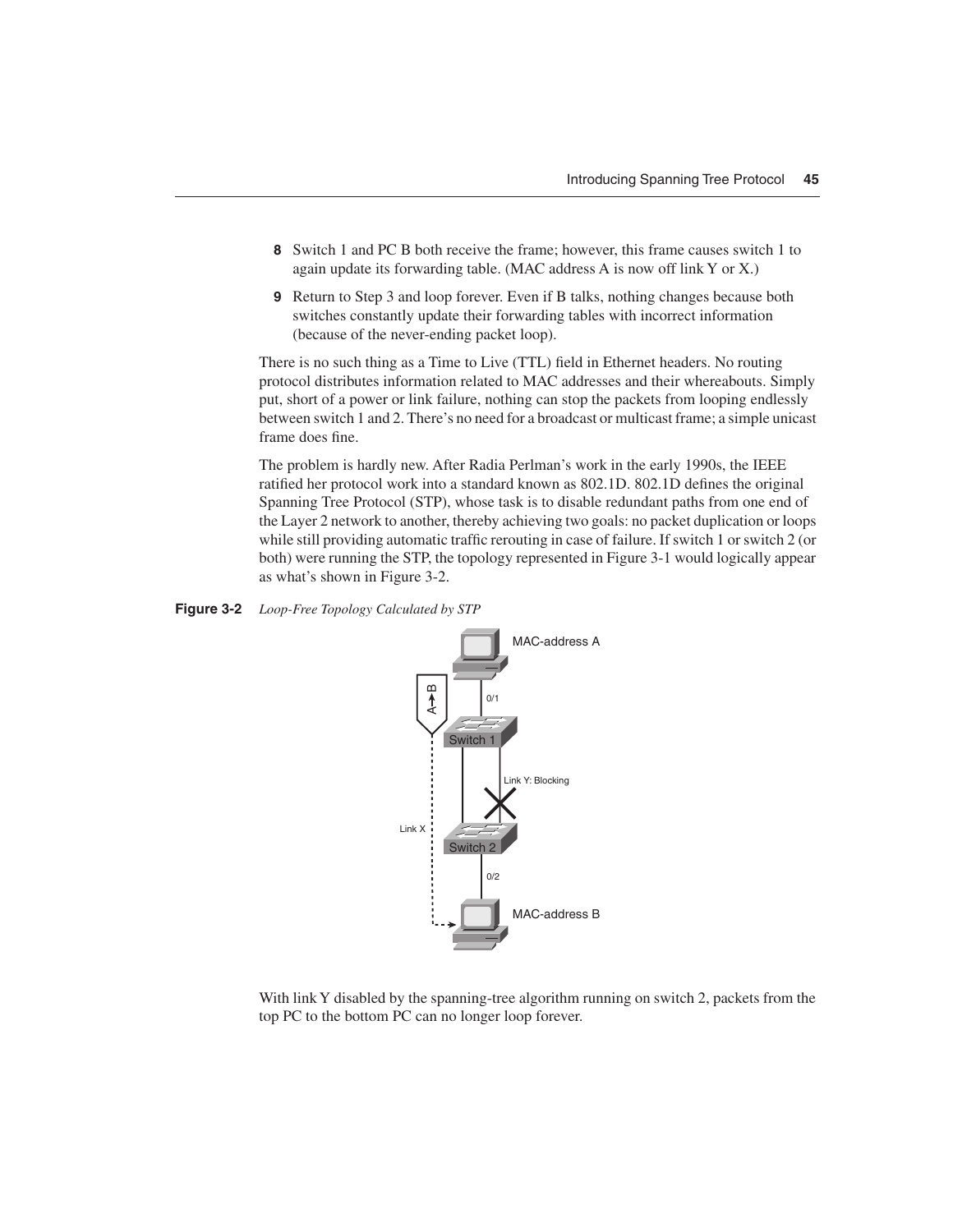STP is an extremely pervasive protocol; it keeps virtually every single existing Ethernetbased LAN network loop free.

## **Types of STP**

Today, various flavors of STP exist, either as IEEE specs (802.1Q Common STP, 802.1w Rapid STP, 802.1s Multiple STP) or as proprietary vendor extensions. All of them function in similar fashions; they are typically differentiated only by the time they need to recalculate an alternate topology in case of a link failure. Proper STP operation is critical, yet it is so fragile, which this chapter is about to demonstrate.

#### Understanding 802.1D and 802.1Q Common STP

 Originally defined in 1993, the IEEE 802.1D document specifies an algorithm and a protocol to create a loop-free topology in a Layer 2 network. (At that time, there was no concept of VLAN.) The algorithm also ensures automatic reconfiguration after a link or device failure. The protocol converges slowly by today's standards: up to 50 seconds (sec) with the default protocol timers. The 802.1Q specification later augmented the 802.1D by defining VLANs, but it stopped short of recommending a way to run an individual spanning-tree instance per VLAN—something many switch vendors naturally implemented using proprietary extensions to the 802.1D/Q standards.

## Understanding 802.1w Rapid STP

Incorporated in the 2004 revision of the 802.1D standard, the 802.1w (Rapid Reconfiguration of Spanning Tree) introduced significant changes, primarily in terms of convergence speeds. According to the IEEE, motivations behind 802.1w include the following:

- The desire to develop an improved mode of bridge operation that, while retaining the plug-and-play benefits of spanning tree, discards some of the less desirable aspects of the existing STP (in particular, the significant time it takes to reconfigure and restore service on link failure/restoration).
- The realization that, although small improvements in spanning-tree performance are possible by manipulating the existing default parameter values, it is necessary to introduce significant changes to the way the spanning-tree algorithm operates to achieve major improvements.
- The realization that it is possible to develop improvements to spanning tree's operation that take advantage of the increasing prevalence of structured wiring approaches, while still retaining compatibility with equipment based on the original spanning-tree algorithm.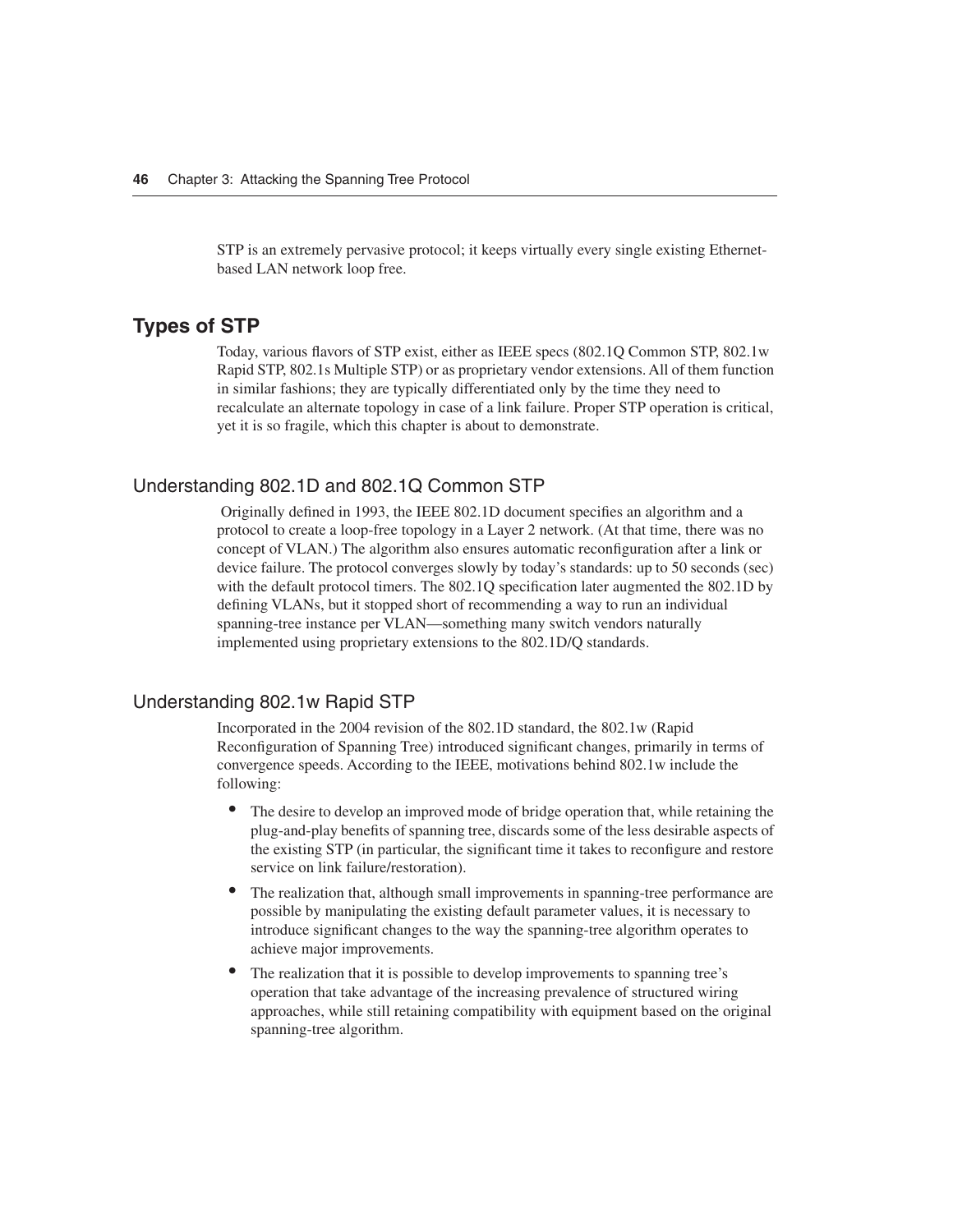The bottom line is that 802.1w usually converges in less than a second. All Cisco switches running recent software versions make 802.1w the default STP.

#### Understanding 802.1s Multiple STP

The 802.1s supplement to IEEE 802.1Q adds the facility for bridges to use multiple spanning trees, providing for traffic belonging to different VLANs to flow over potentially different paths within the virtual bridged LAN. The primary driver behind the development of 802.1s is the increased scalability it provides in large bridged networks. Indeed, an arbitrary number of VLANs can be mapped to a spanning-tree instance, rather than running a single spanning-tree instance per VLAN. The loop-breaking algorithm now runs at the instance level instead of at the individual VLAN level. With 802.1s, you can, for example, map a thousand VLANs to a single spanning-tree instance. This means that all these VLANs follow a single logical topology (a blocked port blocks for all those VLANs), but the reduction in terms of CPU cycles is significant.

#### **STP Operation: More Details**

To understand the attacks that a hacker is likely to carry out against STP, network administrators must gain a solid understanding of STP's inner workings. The protocol builds a loop-free topology that looks like a tree. At the base of the tree is a root bridge an election process takes place to determine which bridge becomes the root. The switch with the lowest bridge ID (a concatenation of a 16-bit user-assigned priority and the switch's MAC address) wins. The root-bridge election process begins by having every switch in the domain believe it is the root and claiming it throughout the network by means of Bridge Protocol Data Units (BPDU). BPDUs are Layer 2 frames multicast to a wellknown MAC address in case of IEEE STP (01-80-C2-00-00-00) or vendor-assigned addresses, in other cases. When receiving a BPDU from a neighbor, a bridge compares the sender's bridge ID with its own to determine which switch has the lowest ID. Only the one with the lowest ID keeps on generating BPDUs, and the process continues until a single switch wins the designated root-bridge election. STP assigns roles and functions to network ports. Every nonroot bridge has one root port: It is the port that leads to the root bridge.

STP uses a path cost–based method to build its loop-free tree. Every port is configured with a port cost—most switches are capable of autoassigning costs based on link speed.

A port's cost is inversely proportional to its bandwidth. Each time a port receives a BPDU, the port's path cost is added to the path cost contained in the BPDU. The root sends BPDUs with the path cost equal to 0, and the cost keeps increasing as the network diameter increases. When two BPDUs are received on a switch because of redundant links in the network, the one with the higher cost is logically disabled—it is put in *blocked* mode. The bridge that is responsible for forwarding packets on a given segment is called the designated bridge. After a while, ranging from less than a second to just under a minute depending on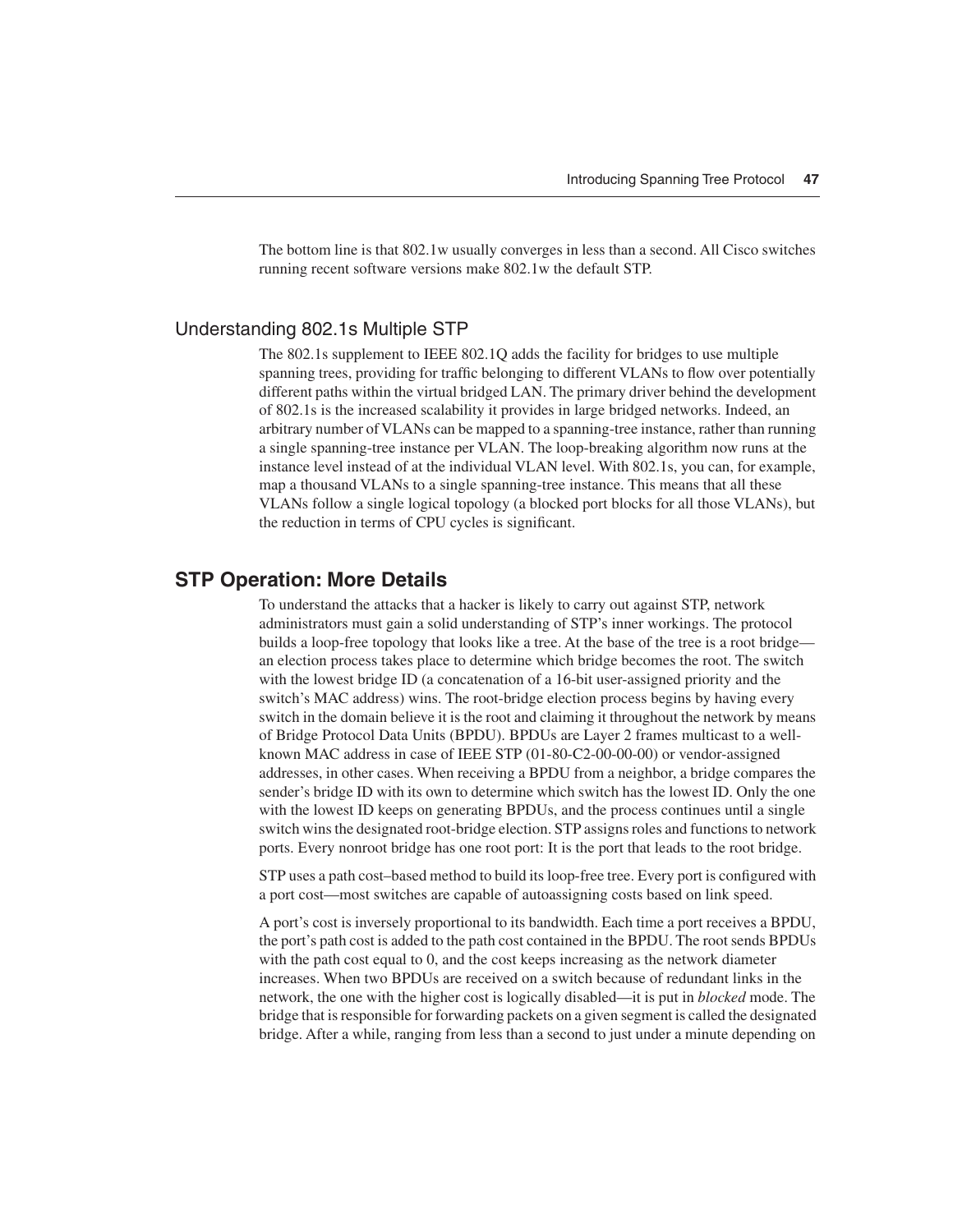the STP flavor, the network converges and a single-rooted loop-free tree is built. Before a port transitions to forwarding, it goes through several states:

- **Disabled**. The port is electrically inactive and does not send or receive any traffic. Once enabled, the port transitions to the next state (blocking).
- **Blocking**. Discards all data frames except BPDUs.
- **Listening**. Switches listen to BPDUs to build the loop-free tree. Data packets are not forwarded (15 sec by default with 802.1D timers).
- **Learning**. Forwarding tables are built using the source MAC addresses of data frames; data frames are not forwarded.
- **Forwarding**. Data traffic. At this point, the port is fully operational.

**NOTE** Although this chapter paints a detailed portrait of STP's inner workings, we recommend that you look at the reference material available online<sup>2</sup> if you are interested in a more detailed overview.

> After the network converges, STP network-wide timers maintain its stability. (A network can be a VLAN.)

#### **Network-Wide Timers**

Several STP timers exist:

**Hello**. Time between each BPDU that is sent on a port. By default, this time is equal to 2 sec, but you can tune the time to be between 1 and 10 sec.

**Forward delay**. Time spent in the listening and learning state. By default, this time is equal to 15 sec, but you can tune the time to be between 4 and 30 sec.

**Max age**. Controls the maximum length of time that passes before a bridge port saves its configuration BPDU information. By default, this time is 20 sec, but you can tune the time to be between 6 and 40 sec.

Each configuration BPDU contains these three parameters. In addition, each BPDU configuration contains another time-related parameter, known as the *message age*. The message age is not a fixed value. The message age contains the length of time that has passed since the root bridge initially originated the BPDU. The root bridge sends all its BPDUs with a message age value of 0, and all subsequent switches add 1 to this value. Effectively, this value contains the information on how far you are from the root bridge when you receive a BPDU.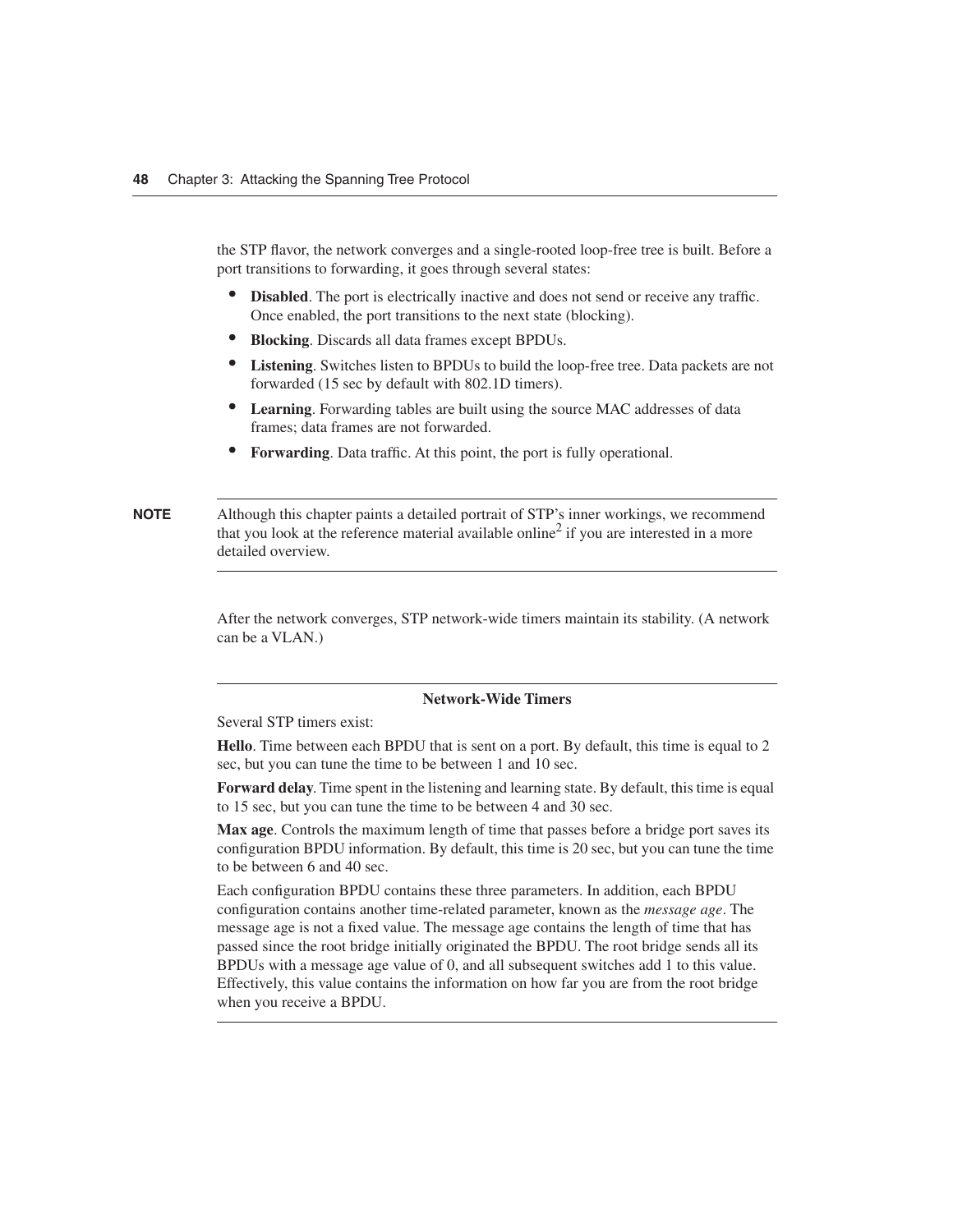In 802.1D, bridges actually have no idea whether their BPDUs are heard by neighboring switches. For example, the root bridge is not sure that everyone acknowledges its presence—the protocol contains no provision to ensure this. The protocol simply relies on the timers (as just explained) to assume BPDUs are properly delivered to every bridge in the network. Table 3-1 represents an 802.1D BPDU.

**Table 3-1** *802.1D BPDU Frame Format*

| <b>Field</b>                            | Value                                    |
|-----------------------------------------|------------------------------------------|
| <b>Destination MAC</b>                  | 01 80 c2 00 00 00 IEEE reserved BPDU MAC |
| Source MAC                              | 00 00 0c a0 01 96 Port's MAC address     |
| <b>LENGTH</b>                           | 0026                                     |
| <b>LLC HEADER</b>                       |                                          |
| <b>Destination Service Access Point</b> | 42                                       |
| Source Service Access Point             | 42                                       |
| Unnumbered Information                  | 0 <sub>3</sub>                           |
|                                         |                                          |
| <b>PROTOCOL</b>                         | 00 00                                    |
| PROTOCOL VERSION                        | 00                                       |
| <b>BPDU TYPE</b>                        | $\bf{00}$                                |
| <b>BPDU FLAGS</b>                       | 0 <sub>0</sub>                           |
| <b>ROOT ID</b>                          | 20 00 00 d0 00 f6 ba 04                  |
| PATH COST                               | 00 00 00 00                              |
| <b>BRIDGE ID</b>                        | 20 00 00 d0 00 f6 ba 04                  |
| <b>PORT</b>                             | 81 14                                    |
| <b>MESSAGE AGE</b>                      | 00 00                                    |
| <b>MAXIMUM AGE</b>                      | 14 00                                    |
| <b>HELLO TIME</b>                       | 0200                                     |
| <b>FORWARD DELAY</b>                    | <b>Of 00</b>                             |

In a converged network, the root bridge sends a BPDU out each port every *hello interval* (2 sec, by default). Every BPDU contains an age field that represents how long it has been in transit. It starts from 0 at the root and increases as the BPDU makes its way through the switched network. A maximum valid age is defined for the network (*max\_age* parameter— 20 sec, by default). When a BPDU is received on a port, the switch extracts the age contained in the BPDU and starts running a port clock initialized with that value. For example, if the BPDU is 6 sec old, the clock starts counting from 6. Normally, the next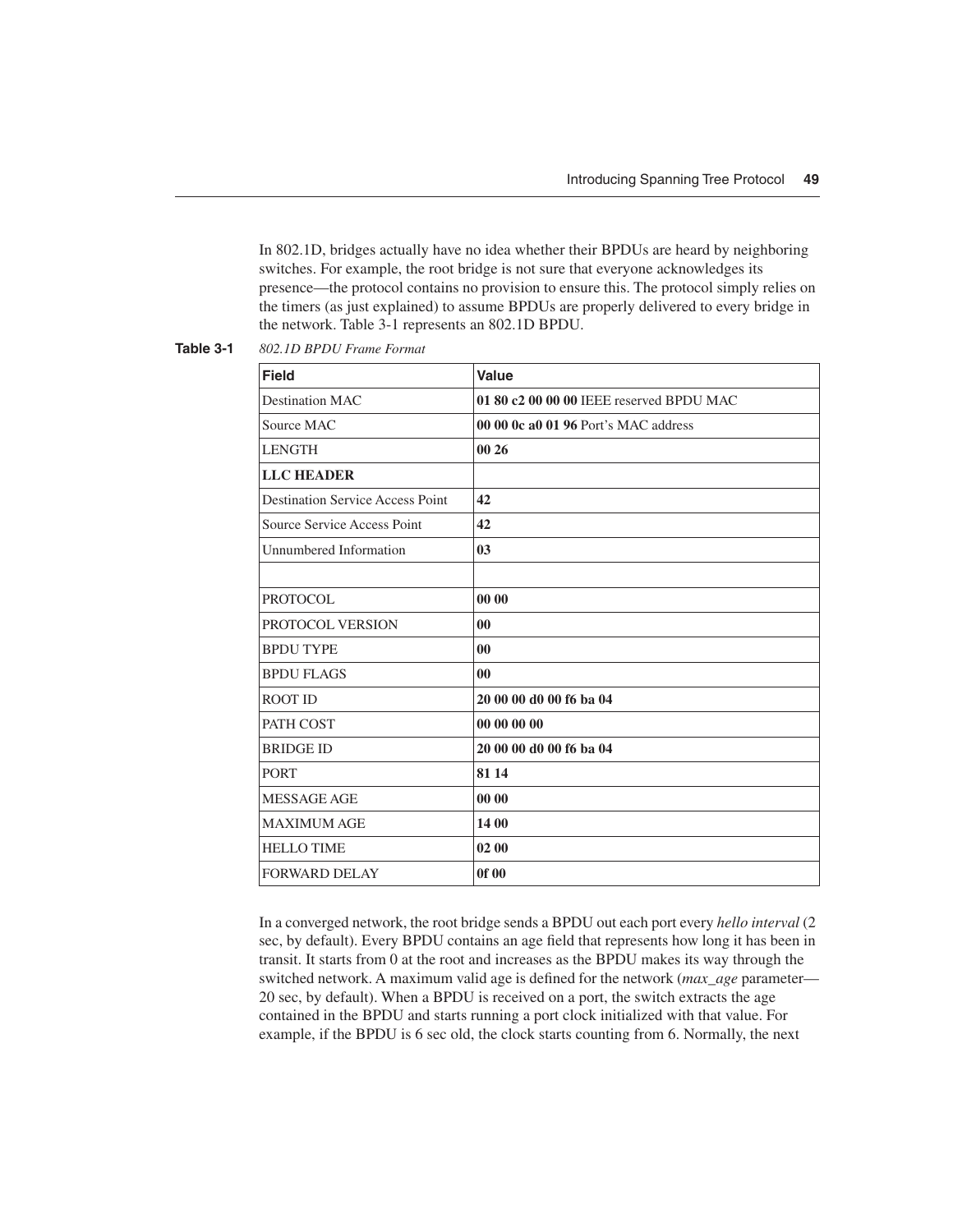BPDU is supposed to arrive 2 sec later, but because of various conditions (packet loss, unreliable software, excessive CPU utilization, unidirectional links, and so on), BPDUs are known to sometimes fail to show on time. Meanwhile, the port clock runs until it reaches max\_age. If it reaches max\_age, the bridge starts the election process again, claiming to be the root! Ports go back to blocking/listening/learning before finally forwarding, potentially causing massive traffic blackouts.

Another property of the STP is its ability to influence the forwarding table's aging time by using a particular bit in the BPDU. Figure 3-3 shows the Flags field found in every BPDU.

**Figure 3-3** *BPDU Packet Capture —TC Bit*



In 802.1D, the Flags field can take two values: 1000 0000 or 0000 0001. When the loworder bit is set, it indicates that the BPDU is actually a topology-change notification (TCN) BPDU. It is a lightweight BPDU whose purpose is to inform the upstream switches all the way to the root bridge that a connectivity event occurred on this switch. A switch sends a TCN BPDU whenever a link or port transitions up or down. Bridges located between the originator of the TCN BPDU and the root immediately acknowledge the reception of the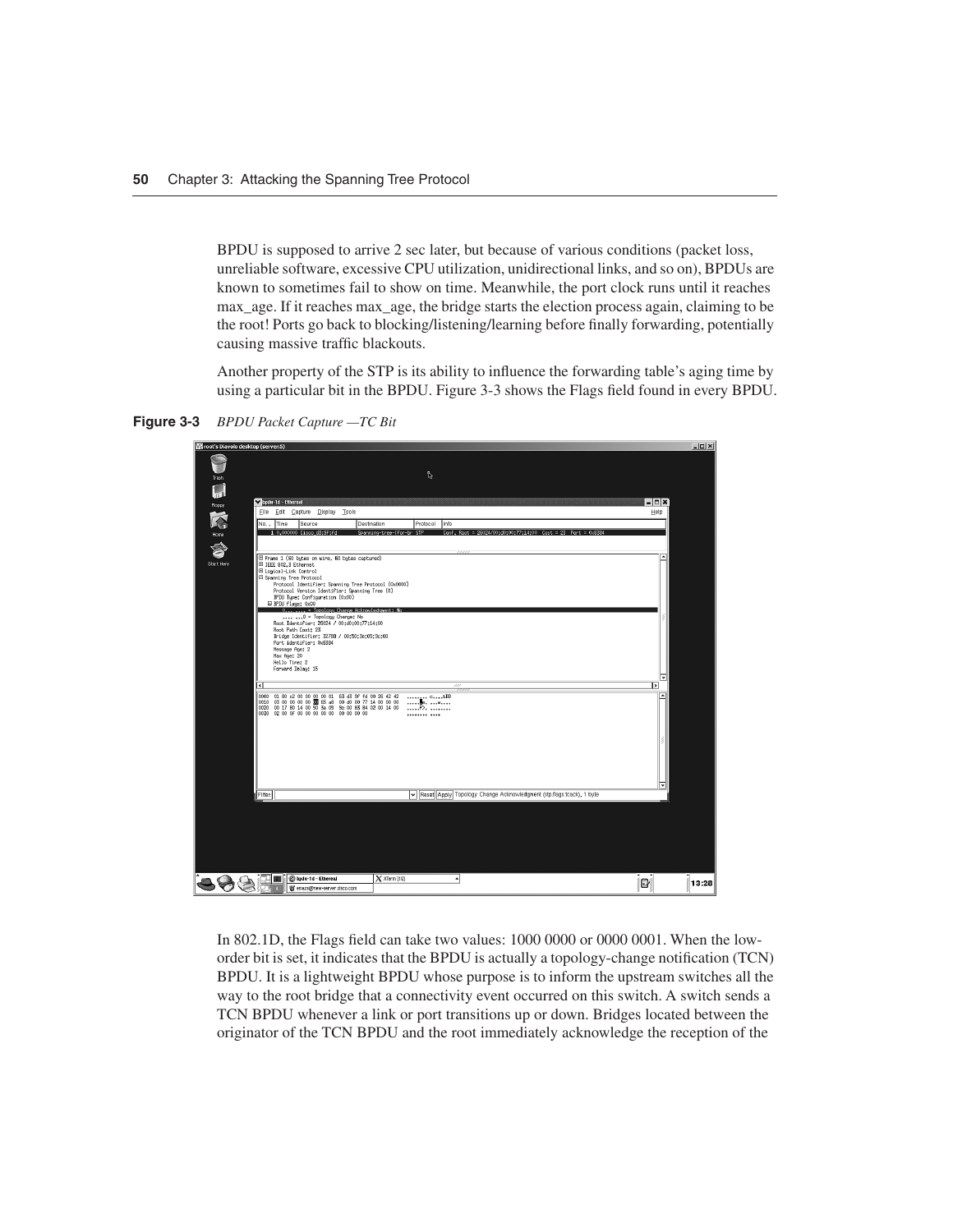TCN BPDU, without being certain that the root still exists. When the TCN BPDU finally reaches the root bridge, it acknowledges this by setting the high-order bit of the Flags field (TC-ACK bit) in BPDU it generates. This notifies every bridge to reduce its forwarding table's aging time to *forward\_delay* sec (15, by default). The TC bit is set for a certain period of time (max\_age + forward\_delay sec, or 35 sec with timers using default values). Figure 3-4 shows a scenario where this mechanism plays a crucial role in restoring network connectivity faster.





Suppose traffic flows between PC A and PC B through switches 1, 2, 3, and 4, and all forwarding tables are correctly populated, with switch 1 pointing to switch 2 to reach B. Now, the link between switches 2 and 3 fails. As a result, switch 4 removes the link to switch 1 from its blocked mode and puts it in forwarding. Traffic from A arrives on switch 1, only to be sent to switch 2. Indeed, nobody told switch 1 that it should use switch 4 to reach B. Naturally, this creates a temporary traffic "black hole." In this particular case, relying on the usual forwarding-table aging time alone is not sufficient. Thanks to the TCN/ TC-ACK bits, however, switch 1's forwarding table can age out faster and soon point to the correct switch 1-to-4 link to reach B.

**NOTE** The rapid STP defined in 802.1w in 1999 introduces a proposal/agreement mechanism between switches, thereby significantly reducing the timer-based dependency. It also discards the information contained in the forwarding table altogether when a topology change occurs. Albeit faster than its 802.1D predecessor, 802.1w was designed with no concern for security. BPDUs are not signed or authenticated, the protocol is stateless, and an 802.1w implementation must be capable of understanding 802.1D BPDUs. Therefore, any attack launched against the 802.1D STP works on switches running 802.1w.

> Many vendors have augmented the original 802.1D and 802.1w specs to provide a per-VLAN 802.1D or 802.1w for better flexibility in network design. Cisco's own proprietary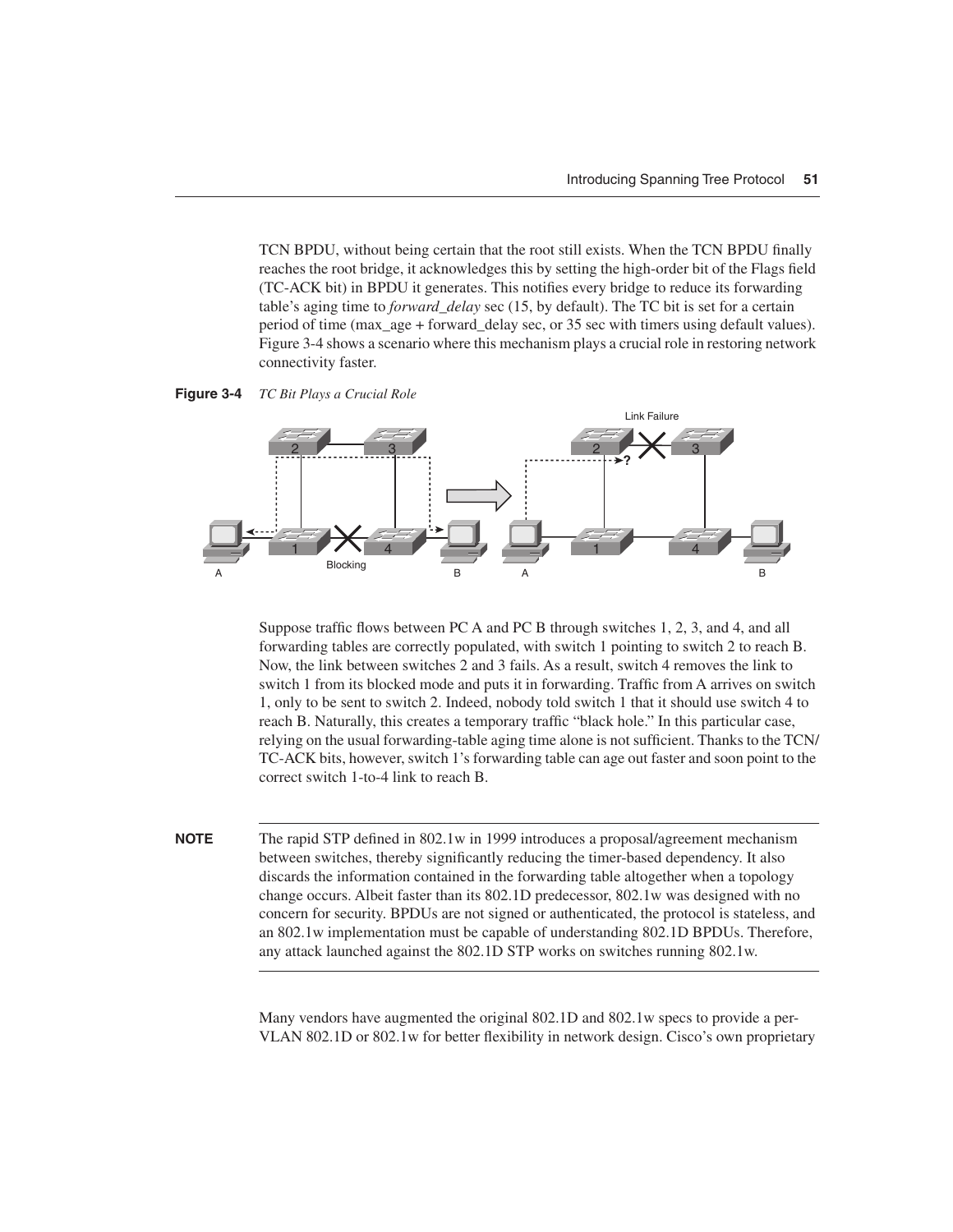version of 802.1D and 802.1w is called per-VLAN (rapid) spanning-tree plus (PVST+). Other than a Cisco-specific destination MAC address and a Subnetwork Access Protocol (SNAP) frame header, the BPDU payload contains exactly the same information as a regular 802.1D or 802.1w BPDU, as Table 3-2 shows.

**Table 3-2** *Cisco PVST+ BPDU in VLAN 10* 

| <b>Field</b>                                | <b>Value</b>            | <b>Explanation</b>           |  |  |
|---------------------------------------------|-------------------------|------------------------------|--|--|
| <b>DMAC</b>                                 | 01 00 0c cc cc cd       | Cisco SSTP BPDU MAC          |  |  |
| <b>SMAC</b>                                 | 00 02 fc 90 08 38       | Port MAC                     |  |  |
|                                             |                         |                              |  |  |
| PROTOCOL TYPE IDENTIFIER                    | 81 00                   | 802.1Q Ethertype             |  |  |
| <b>TAG CONTROL INFO</b>                     | 00 0a                   | COS and VLAN ID (VLAN<br>10) |  |  |
| <b>LENGTH</b>                               | 00 32                   |                              |  |  |
| 802.2 Logical Link Control<br><b>HEADER</b> |                         |                              |  |  |
| <b>DSAP</b>                                 | Aa                      | Indicates SNAP encap         |  |  |
| <b>SSAP</b>                                 | Aa                      |                              |  |  |
| UI                                          | 03                      |                              |  |  |
| <b>SNAP HEADER</b>                          |                         |                              |  |  |
| <b>VENDOR ID</b>                            | 00 00 0c                | Cisco Systems                |  |  |
| <b>TYPE</b>                                 | 01 0b                   | <b>SSTP</b>                  |  |  |
|                                             |                         |                              |  |  |
| <b>PROTOCOL</b>                             | 00 00                   |                              |  |  |
| PROTOCOL VERSION                            | 00                      |                              |  |  |
| <b>BPDU TYPE</b>                            | 00                      |                              |  |  |
| <b>BPDU FLAGS</b>                           | $\bf{00}$               |                              |  |  |
| <b>ROOT ID</b>                              | 20 00 00 d0 00 66 2c 0a |                              |  |  |
| PATH COST                                   | 00 00 00 00             |                              |  |  |
| <b>BRIDGE ID</b>                            | 20 00 00 d0 00 66 2c 0a | Bridge ID in VLAN 10         |  |  |
| <b>PORT</b>                                 | 8141                    |                              |  |  |
| <b>MESSAGE AGE</b>                          | 00 00                   |                              |  |  |
| <b>MAXIMUM AGE</b>                          | 14 00                   |                              |  |  |
| ROOT HELLO TIME                             | 02 00                   |                              |  |  |
| ROOT FORWARD DELAY                          | 0f 00                   |                              |  |  |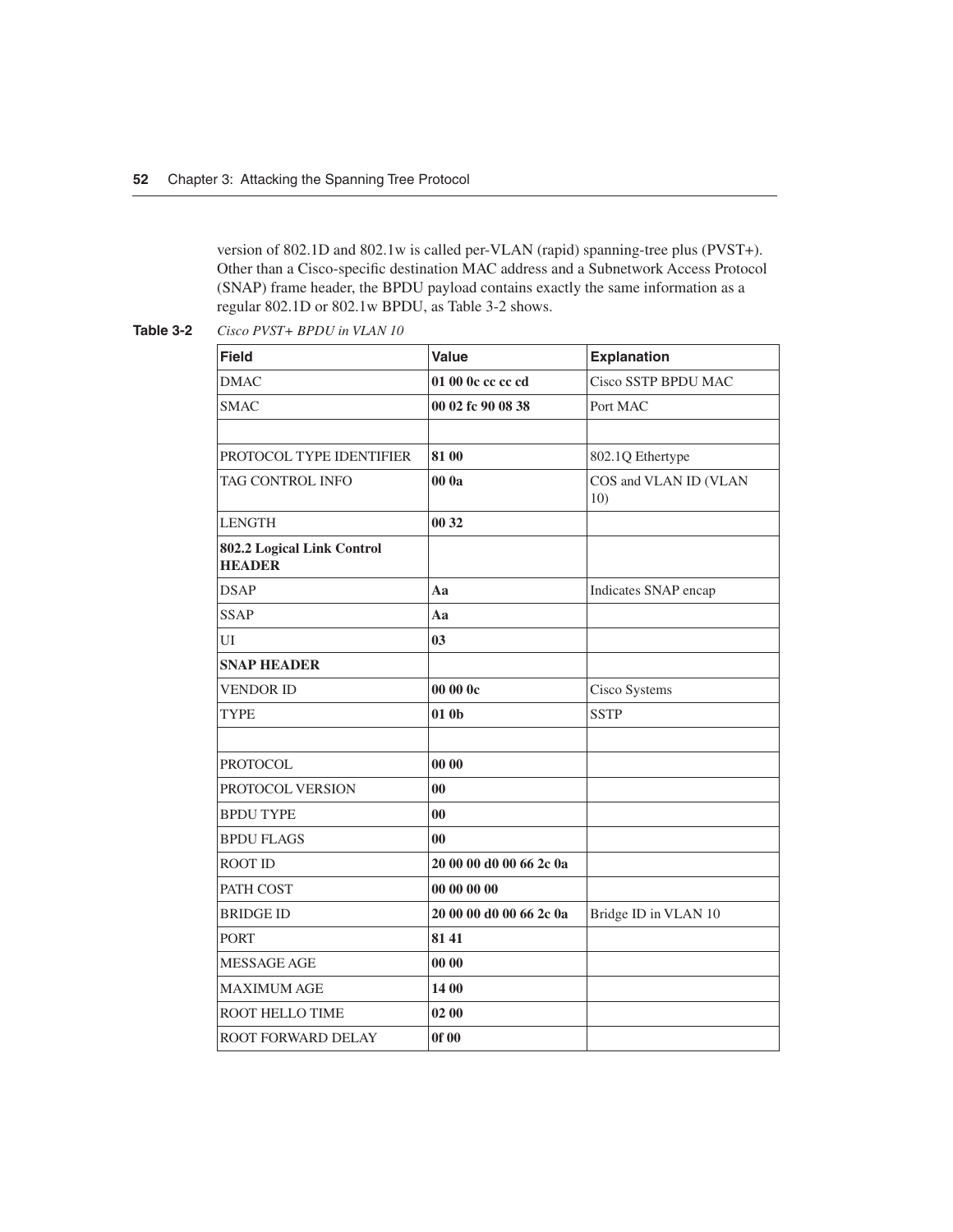| Field                            | <b>Value</b> | <b>Explanation</b> |  |
|----------------------------------|--------------|--------------------|--|
| <b>VLAN ID Type Length Value</b> |              |                    |  |
| <b>PAD</b>                       | 34           |                    |  |
| <b>TYPE</b>                      | 00 00        |                    |  |
| <b>LENGTH</b>                    | 00 02        |                    |  |
| VLAN ID                          | 00 0a        | VLAN <sub>10</sub> |  |

#### **Table 3-2** *Cisco PVST+ BPDU in VLAN 10 (Continued)*

**NOTE** The actual destination MAC address may vary depending on the flavor of STP you are running. For example, the address reserved by the IEEE is 01:80:C2:00:00:00. Cisco uses a MAC address of its choosing for its per-VLAN rapid spanning-tree implementation, because the standard itself does not define a per-VLAN specification.

## **Let the Games Begin!**

Unfortunately, you are likely to come across LAN hackers that are intimately familiar with STP's inner workings. They also know that little or no attention is paid to STP security. They realize how gullible—for lack of a better term—the protocol actually is. STP attacks moved from the theoretical field to reality fairly recently. Black Hat Europe 2005 proposed a session that discussed various ways to exploit  $STP<sup>3</sup>$ . Packet-building libraries, such as libnet<sup>4</sup>, have been shipping C-source code to help craft homemade BPDUs for some time now, but putting together an attack tool required some programming skills—a fact that probably deterred most *script kiddies*. It was only a matter of time before someone built a frontend to a libnet-based LAN protocol's packet-building machine. Probably the most successful result of that effort is a tool called *Yersinia.* Example 3-1 shows Yersinia's manual page.

#### **Example 3-1** *Yersinia Manual Page*

| YERSINIA(8)                                                                                                                                                                                                                                                                                                                          |
|--------------------------------------------------------------------------------------------------------------------------------------------------------------------------------------------------------------------------------------------------------------------------------------------------------------------------------------|
| <b>NAME</b><br>Yersinia - A FrameWork for layer 2 attacks                                                                                                                                                                                                                                                                            |
| SYNOPSIS<br>versinia [-hVID] [-1 logfile] [-c conffile] protocol [-M]<br>[protocol options]                                                                                                                                                                                                                                          |
| DESCRIPTION<br>yersinia is a framework for performing layer 2 attacks. The following<br>protocols have been implemented in Yersinia current version: Spanning Tree<br>Protocol (STP), Virtual Trunking Protocol (VTP), Hot Standby Router Protocol<br>(HSRP), Dynamic Trunking Protocol (DTP), IEEE 802.1Q, Cisco Discovery Protocol |

*continues*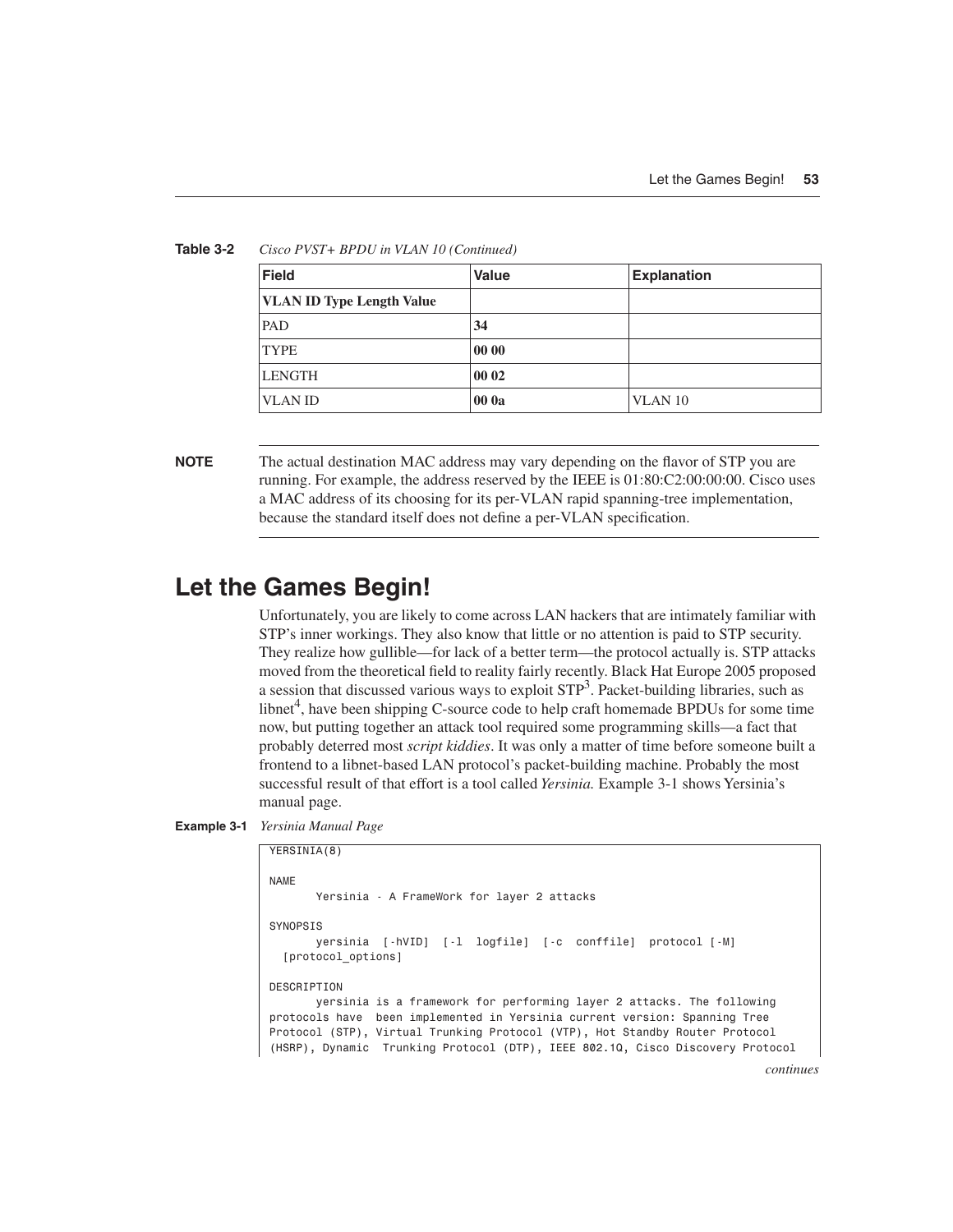#### **Example 3-1** *Yersinia Manual Page (Continued)*

```
(CDP) and finally, the Dynamic Host Configuration Protocol (DHCP).
       Some of the attacks implemented will cause a DoS in a network, other will
help to perform any other more advanced attack, or both. In addition, some of
them will be first released to the public since there isn't any public
implementation.
```
The tool basically covers all the most common LAN protocols deployed in today's networks: STP, VLAN Trunk Protocol (VTP), Hot Standby Router Protocol(HSRP), Dynamic Trunking Protocol (DTP), Cisco Discovery Protocol (CDP), DHCP—they are all in there. Even worse, it comes with a GUI! According to Yersinia's home page,<sup>5</sup> it proposes these STP attacks:

- Sending RAW Configuration BPDU
- Sending RAW TCN BPDU
- Denial of Service (DoS) sending RAW Configuration BPDU
- DoS Sending RAW TCN BPDU
- Claiming Root Role
- Claiming Other Role
- Claiming Root Role Dual-Home (MITM)

Basically, Yersinia has everything that anyone interested in messing around with STP would ever need. The GUI is based on the ncurses library (for character-cell terminals, such as VT100). Figure 3-5 shows Yersinia's protocols.

Yersinia continuously listens for STP BPDUs and provides instant decoded information, including current root bridge and timers it is propagating—all this for 802.1D, 802.1w, and Cisco BPDUs. The following sections review the major STP attacks and offer appropriate countermeasures.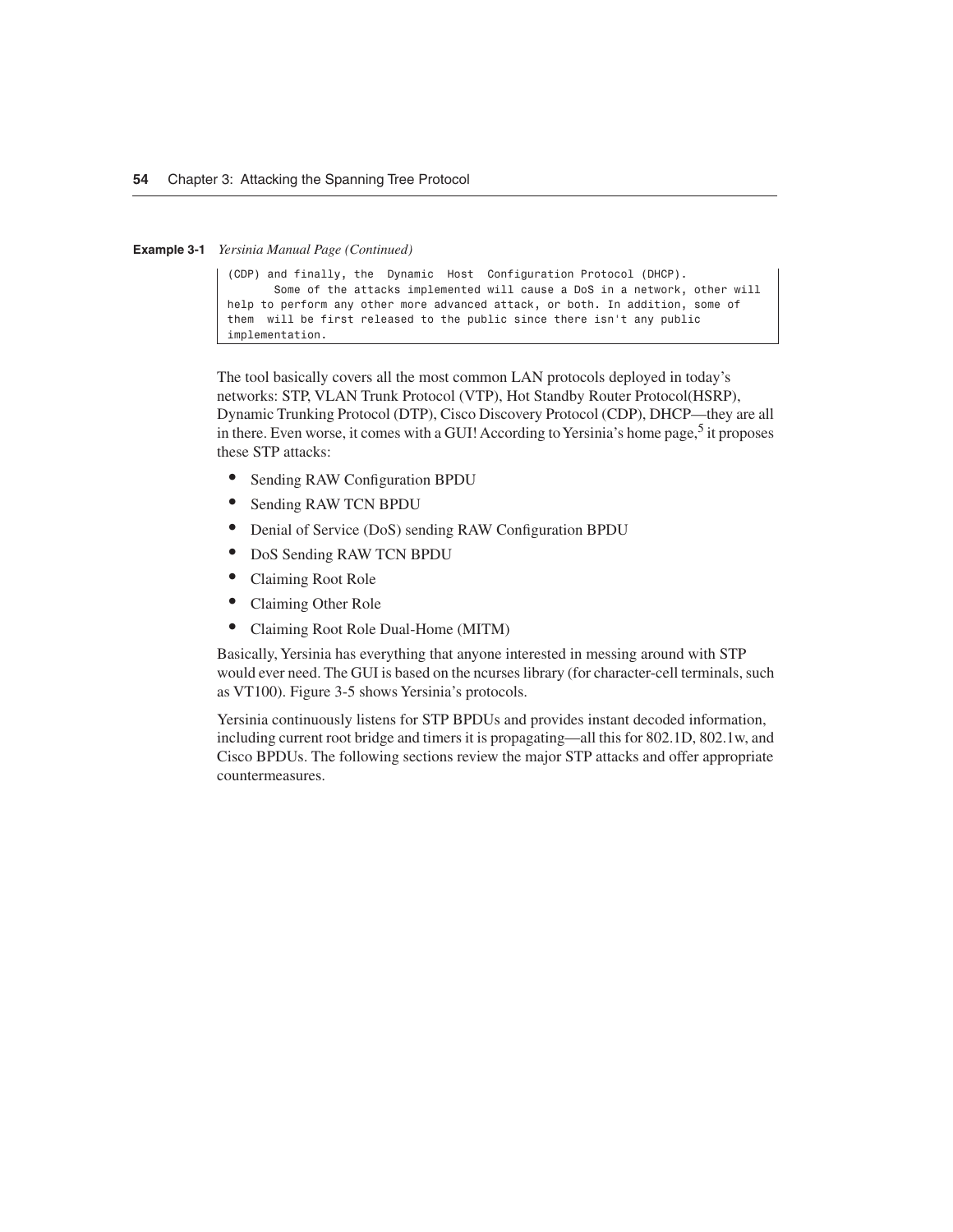

#### **Figure 3-5** *Yersinia's Protocols*

## **Attack 1: Taking Over the Root Bridge**

Taking over a root bridge is probably one of the most disruptive attacks. By default, a LAN switch takes any BPDU sent from Yersinia at face value. Keep in mind that STP is trustful, stateless, and does not provide a solid authentication mechanism. The default STP bridge priority is 32768. Once in root attack mode, Yersinia sends a BPDU every 2 sec with the same priority as the current root bridge, but with a slightly numerically lower MAC address, which ensures it a victory in the root-bridge election process. Figure 3-6 shows Yersinia's STP attack screen, followed by a **show** command capture on the LAN switch under attack.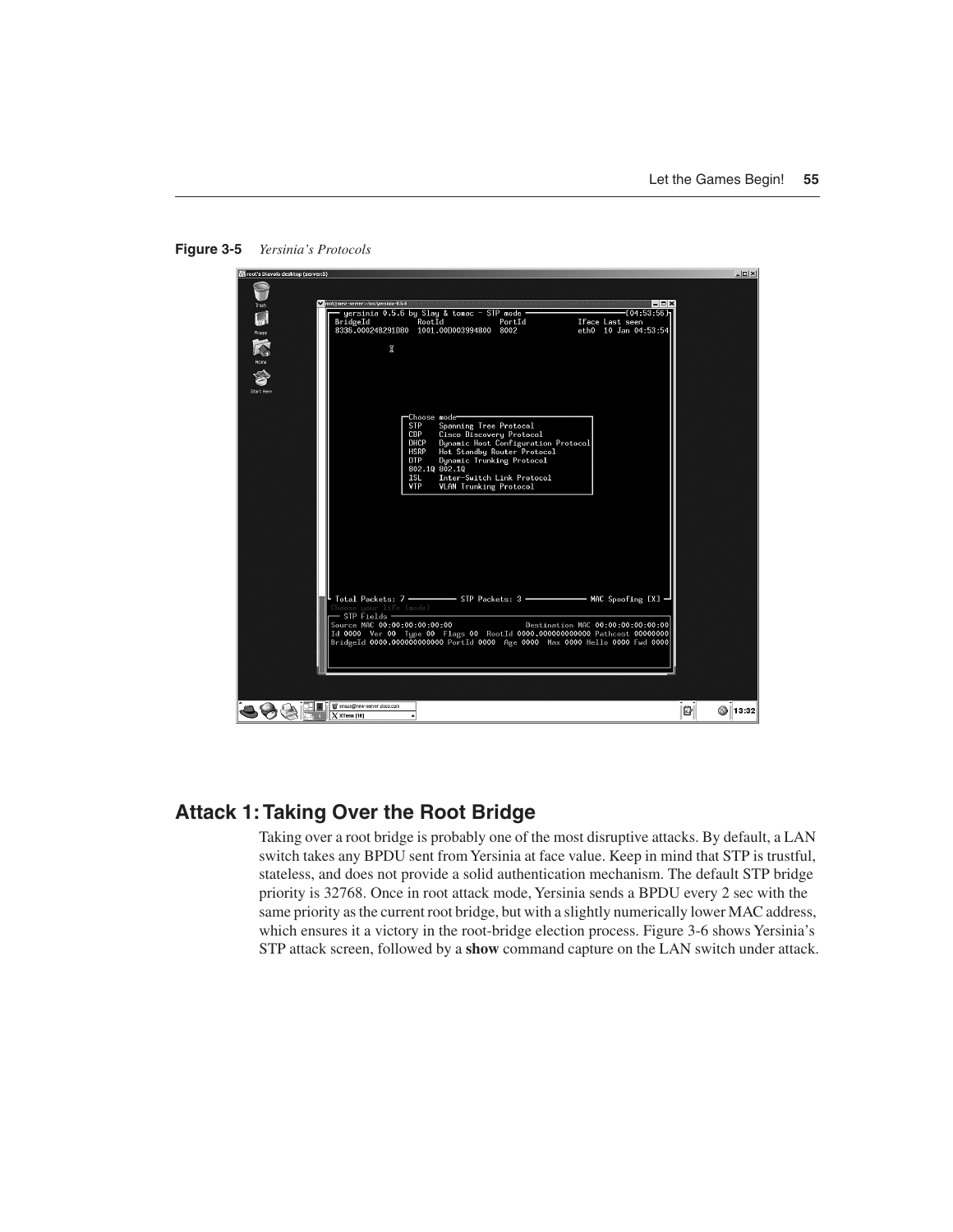**Figure 3-6** *Yersinia's STP Attacks*

| Faroot's Diavolo desktop (server:5) |                                                                              | $ \Box$ $\times$      |
|-------------------------------------|------------------------------------------------------------------------------|-----------------------|
|                                     |                                                                              |                       |
|                                     | not@new-server:-/src/yersinia-0.5.6<br>$ \sim$ $\times$                      |                       |
| Trash                               | yersinia 0.5.6 by Slay & tomac - STP mode -<br>$-[04:53:00]$                 |                       |
| $\mathbf{L}$                        | PortId<br>Iface Last seen<br>RootId<br>BridgeId                              |                       |
|                                     | 8336.00024B291D80 1001.00D003994800 8002<br>eth0 30 Dec 13:32:54             |                       |
| Ropey H                             | 807B.00503E059C00 2807B.00503E059C00 F381<br>eth1 10 Jan 04:31:16            |                       |
|                                     | eth1 30 Dec 13:33:53                                                         |                       |
|                                     | 107B.00503E059C00<br>807B.00503E059C00 F381<br>eth1 30 Dec 13:34:28          |                       |
|                                     | 107B.00503E059C00 107B.00503E059C00 F381<br>eth1 30 Dec 13:35:11             |                       |
|                                     | 807B.00503E049C00 F381<br>eth1 30 Dec 13:35:04<br>807B.00503E049C00          |                       |
|                                     | 807B.00503E049C00 F381<br>807B.00503E059C00<br>eth1 30 Dec 13:35:02          |                       |
| Start Here                          | 807B.00503E059C00<br>807B.00503E059C00 F381<br>eth1 10 Jan 04:52:59          |                       |
|                                     | 807B.00503E059C00<br>807B.00503E059C00 F381<br>eth1 10 Jan 04:32:22          |                       |
|                                     |                                                                              |                       |
|                                     | — Attack Panel                                                               |                       |
|                                     | DoS<br>No<br>Description                                                     |                       |
|                                     | $\mathbf{o}$<br>sending conf BPDU                                            |                       |
|                                     | 1<br>sending tcn BPDU                                                        |                       |
|                                     | $\overline{\mathbf{c}}$<br>X<br>sending conf BPDUs                           |                       |
|                                     | 3<br>X<br>sending tcn BPDUs                                                  |                       |
|                                     | 4<br>Claiming Root Role                                                      |                       |
|                                     | 5<br>Claiming Other Role                                                     |                       |
|                                     | 6<br>X<br>Claiming Root Role with MiTM                                       |                       |
|                                     |                                                                              |                       |
|                                     |                                                                              |                       |
|                                     |                                                                              |                       |
|                                     |                                                                              |                       |
|                                     | - Select attack to launch ('q' to quit) -                                    |                       |
|                                     |                                                                              |                       |
|                                     |                                                                              |                       |
|                                     |                                                                              |                       |
|                                     |                                                                              |                       |
|                                     |                                                                              |                       |
|                                     | Total Packets: 457185 - STP Packets: 457184 - MAC Spoofing [X] -             |                       |
|                                     | Those strange attacks                                                        |                       |
|                                     | - STP Fields -                                                               |                       |
|                                     | Source MAC 00:00:63:D3:9F:FA<br>Destination MAC 01:80:C2:00:00:00            |                       |
|                                     | Id 0000 Ver 02 Type 02 Flags 40 RootId 107B.00503E059C00 Pathcost 00000000   |                       |
|                                     | BridgeId 107B.00503E059C00 PortId F381 Age 0000 Max 0014 Hello 0002 Fwd 000F |                       |
|                                     |                                                                              |                       |
|                                     |                                                                              |                       |
|                                     |                                                                              |                       |
|                                     |                                                                              |                       |
|                                     |                                                                              |                       |
|                                     | emacs@new-server.cisco.com                                                   |                       |
|                                     | $X$ XTerm [10]                                                               | $\mathsf{D}$<br>13:30 |

Example 3-2 shows the result of the attack on the switch. (The hacker running Yersinia is connected to port F8/1.)

**Example 3-2** *Cisco IOS Command to Display Port-Level STP Details* 

```
6K-2-S2#show spanning-tree vlan 123 interface f8/1 detail
 Port 897 (FastEthernet8/1) of VLAN0123 is root forwarding 
    Port path cost 19, Port priority 240, Port Identifier 240.897.
    Designated root has priority 32891, address 0050.3e04.9c00
    Designated bridge has priority 32891, address 0050.3e04.9c00
    Designated port id is 240.897, designated path cost 0
    Timers: message age 15, forward delay 0, hold 0
    Number of transitions to forwarding state: 2
    Link type is point-to-point by default
    Loop guard is enabled by default on the port
    BPDU: sent 29, received 219
6K-2-S2#
! The previous command show the status of the port for a given VLAN, and 
! the number of BPDU received on the port. Here, something abnormal is
```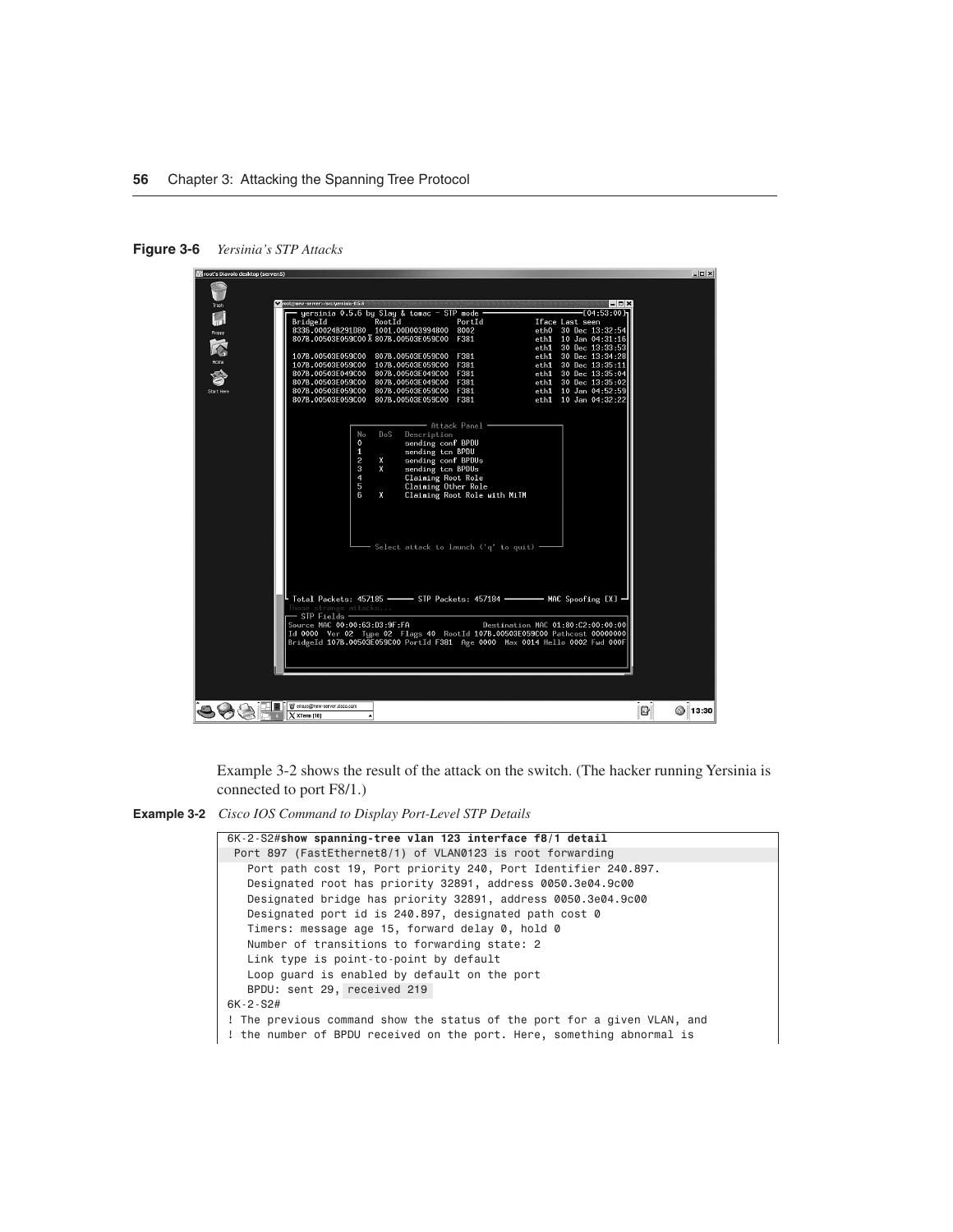*! happening: a root port should typically be sending many more BPDUs than ! it is receiving. The opposite is taking place here, indicating suspicious ! activity. 6K-2-S2#sh spanning-tree bridge address | inc VLAN0123 VLAN0123 0050.3e05.9c00 6K-2-S2# 6K-2-S2#sh spanning-tree vlan 123 root Root Hello Max Fwd Vlan Root ID Cost Time Age Dly Root Port ---------------- -------------------- --------- ----- --- --- ------------ VLAN0123 32891 0050.3e04.9c00 19 2 20 15 Fa8/1 6K-2-S2#*

**Example 3-2** *Cisco IOS Command to Display Port-Level STP Details (Continued)*

Notice this bridge's MAC address versus the MAC generated by Yersinia (0050.3e05.9c00 vs 0050.3e04.9c00). Yersinia wins (04 < 05), and the switch is convinced that the root bridge is located off port 8/1.

#### **Forging Artificially Low Bridge Priorities**

It is no problem for an attack tool to generate a BPDU with both the priority and the bridge ID set to 0, as Example 3-3 shows.

#### **Example 3-3** *Cisco IOS Command to Verify Root Bridge Status*

| 6K-2-S2#show spanning-tree vlan 123 root |                  |              |                  |               |                        |  |
|------------------------------------------|------------------|--------------|------------------|---------------|------------------------|--|
| Vlan                                     | Root ID          | Root<br>Cost |                  | Hello Max Fwd | Time Age Dly Root Port |  |
|                                          |                  |              |                  |               |                        |  |
| VLAN0123<br>$6K - 2 - S2#$               | 0.0000.0000.0000 |              | 19 2 20 15 Fa8/1 |               |                        |  |

Such a BPDU is absolutely impossible to beat, because no switch would ever generate an all-0 bridge ID.

Two other minor variations of the *taking root ownership* theme exist:

• **Root ownership attack: alternative 1**. Another disruptive attack alternative could consist in first taking over the root bridge, and then never setting the TC-ACK bit in BPDUs when receiving a TCN BPDU. The result is a constant premature aging of the entries in the switches' forwarding tables, possibly resulting in unnecessary flooding.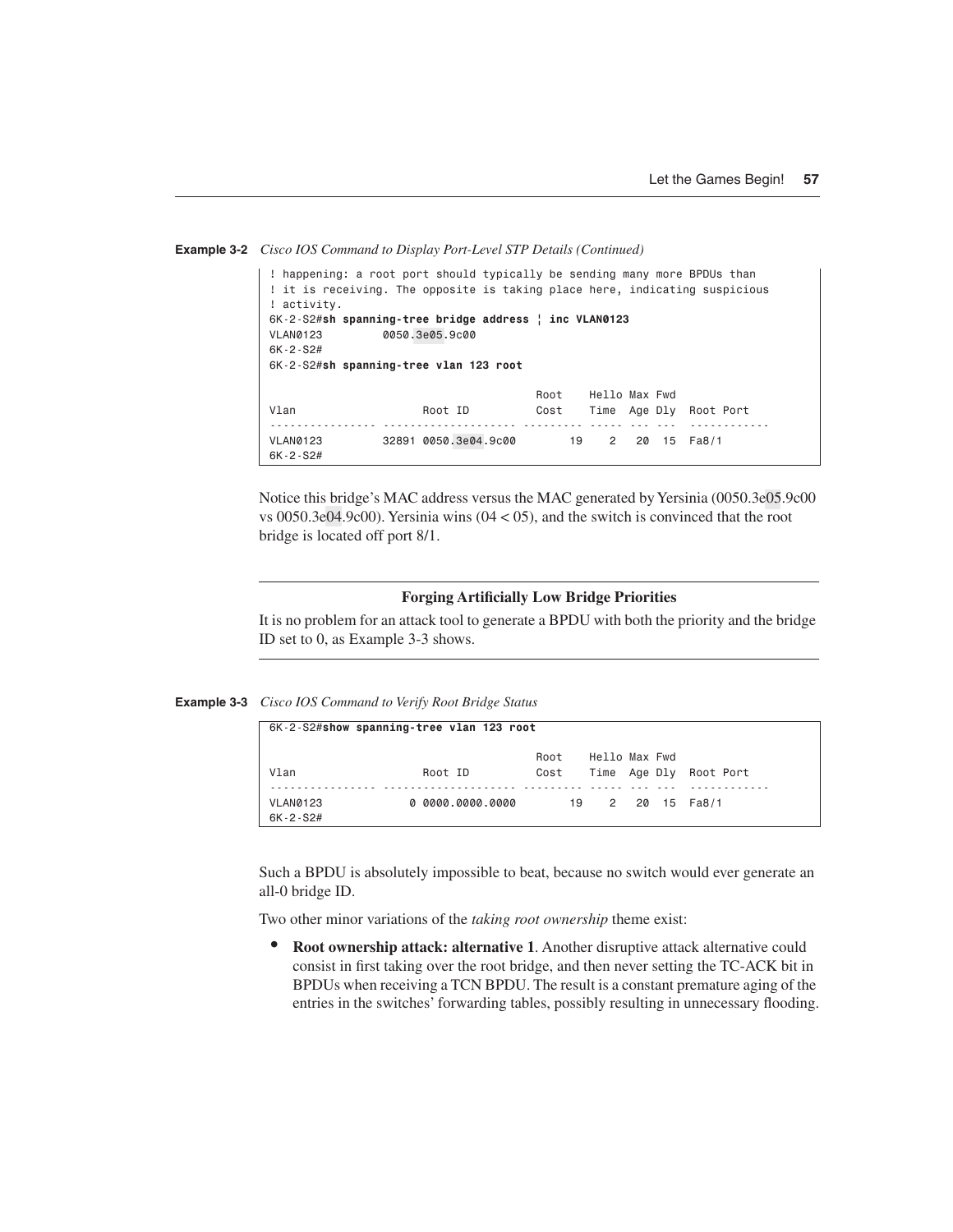**Root ownership attack: alternative 2.** For an even more negative effect, a sequence where the attack tool generates a superior BPDU claiming to be the root followed by a retraction of that information seconds later (see Yersinia's "claiming other role" function) could be used. This is guaranteed to cause lots of process churn because of constant state machine transitions, with high CPU utilization as a result and a potential DoS.

Fortunately, the countermeasure to a root takeover attack is simple and straightforward. Two features help thwart a root takeover attack:

- Root guard
- BPDU-guard

## Root Guard

The root guard feature ensures that the port on which root guard is enabled is the designated port. Normally, root bridge ports are all designated ports, unless two or more ports of the root bridge are connected. If the bridge receives superior BPDUs on a root guard–enabled port, root guard moves this port to a root-inconsistent state. This root-inconsistent state is effectively equal to a listening state. No traffic is forwarded across this port. In this way, root guard enforces the position of the root bridge. See the first entry in the section, "References," for more details.

#### BPDU-Guard

The BPDU-guard feature allows network designers to enforce the STP domain borders and keep the active topology predictable. Devices behind ports with BPDU-guard enabled are unable to influence the STP topology. Such devices include hosts running Yersinia, for example. At the reception of a BPDU, BPDU-guard disables the port. BPDU-guard transitions the port into the *errdisable* state, and a message is generated. See the second entry in the section, "References," for more details.

Example 3-4 shows root guard blocking a port receiving a superior BPDU.

**Example 3-4** *Root Guard in Action* 

```
6K-2-S2# configure terminal
Enter configuration commands, one per line. End with CNTL/Z.
6K-2-S2(config)# interface fastethernet 8/1
6K-2-S2(config-if)# spanning-tree rootguard
6K-2-S2(config-if)# ^Z
*Dec 30 18:25:16: %SPANTREE-2-ROOTGUARD_CONFIG_CHANGE: Rootguard enabled on 
port FastEthernet8/1 VLAN 123.
Dec 30 18:33:41.677: %SPANTREE-SP-2-ROOTGUARD_BLOCK: Root guard blocking port Fa
stEthernet8/1 on VLAN0123.
6K-2-S2#sh spanning-tree vlan 123 ac
```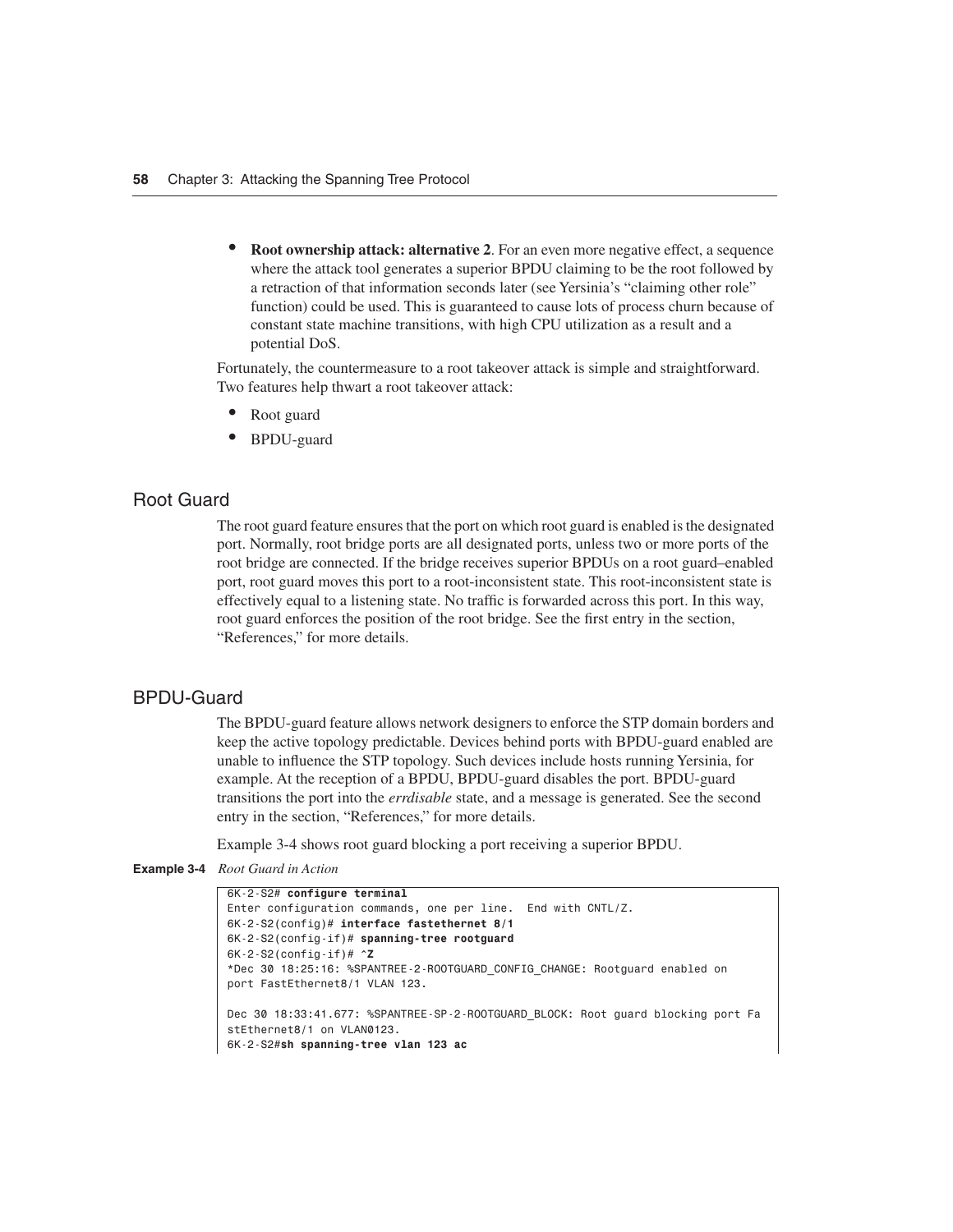**Example 3-4** *Root Guard in Action (Continued)*

```
VLAN0123
  Spanning tree enabled protocol rstp
  Root ID Priority 32891
            Address 0050.3e05.9c00
            This bridge is the root
            Hello Time 2 sec Max Age 20 sec Forward Delay 15 sec
  Bridge ID Priority 32891 (priority 32768 sys-id-ext 123)
            Address 0050.3e05.9c00
            Hello Time 2 sec Max Age 20 sec Forward Delay 15 sec
            Aging Time 300
Interface Role Sts Cost Prio.Nbr Type
---------------- ---- --- --------- -------- --------------------------------
Fa8/1 Desg BKN*19 240.897 P2p *ROOT_Inc
Fa8/45 Desg FWD 19 128.941 P2p 
Gi9/14 Desg FWD 4 128.1038 P2p 
Gi9/15 Desg FWD 4 128.1039 Edge P2p 
! "Desg" means designated port role; BKN means status blocking; 
! FWD means forwarding. Notice the "ROOT Inc" status for port Fa8/1.
```
If the attack stops, or if it was fortuitous, the port swiftly moves back to forwarding. This can take as little as three times the hello interval (6 sec, by default) if only a single superior BPDU was received.

Unless explicitly configured to bridge—which is a rare occurrence—end stations, such as PCs running any sort of operating system (OS), IP phones, printers, and so on, should never generate BPDUs, let alone superior BPDUs. Therefore, BPDU-guard is, and should be, usually preferred to root guard on access ports. BPDU-guard is much less forgiving than root guard: It instructs STP to error-disable a port in case any BPDU arrives on it. After a port is placed in the error-disabled state, there are two ways to recover from the action: either through a manual intervention (do/do not shut down the port) or through an automatic recovery timer whose minimum value is 30 sec. Example 3-5 shows how to configure this using Cisco IOS on a Catalyst 6500. (As usual, consult your switch's documentation for the exact syntax and availability of the feature.)

```
Example 3-5 How to Configure BPDU-Guard
```

```
6K-2-S2#conf t
Enter configuration commands, one per line. End with CNTL/Z.
6K-2-S2(config)#int f8/1
6K-2-S2(config-if)#spanning-tree bpduguard enable
6K-2-S2(config-if)#exit
6K-2-S2(config)#exit
6K-2-S2#
6K-2-S2(config)#errdisable recovery cause bpduguard
6K-2-S2(config)#errdisable recovery ?
```
*continues*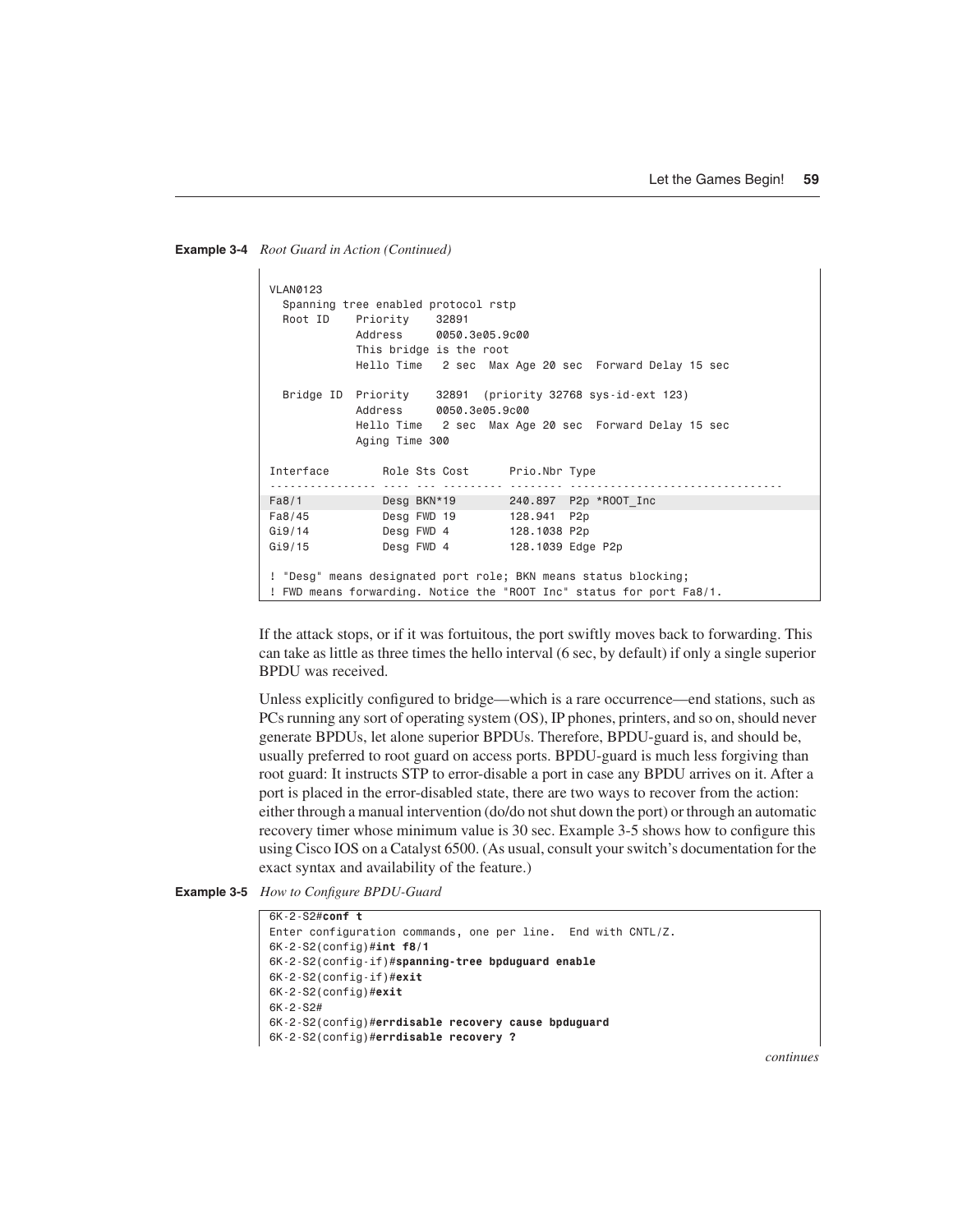**Example 3-5** *How to Configure BPDU-Guard (Continued)*

```
 cause Enable error disable recovery for application
   interval Error disable recovery timer value
6K-2-S2(config)#errdisable recovery inter
6K-2-S2(config)#errdisable recovery interval ?
   <30-86400> timer-interval(sec)
6K-2-S2(config)#errdisable recovery interval 30
```
Immediately after a BPDU is received on the port, these messages are printed:

*Dec 30 18:23:58.685: %LINEPROTO-5-UPDOWN: Line protocol on Interface FastEthernet8/1, changed state to down Dec 30 18:23:58.683: %SPANTREE-SP-2-BLOCK\_BPDUGUARD: Received BPDU on port FastEthernet8/1 with BPDU Guard enabled. Disabling port. Dec 30 18:23:58.683: %PM-SP-4-ERR\_DISABLE: bpduguard error detected on Fa8/1, putting Fa8/1 in err-disable state*

If this BPDU was the result of an accident, the port is restored 30 sec later:

*Dec 30 18:24:28.535: %PM-SP-4-ERR\_RECOVER: Attempting to recover from bpduguard err-disable state on Fa8/1*

By using the following command, it is possible to globally enable BPDU-guard on all portfast-enabled ports:

*6K-2-S2(config)#spanning-tree portfast bpduguard ? default Enable bdpu guard by default on all portfast ports*

#### **Portfast**

Portfast is a port-based setting that instructs the port on which it is enabled to bypass the listening and learning phases of STP. The effect is that the port directly moves to forwarding, accepting, and sending traffic. The setting is typically applied to ports where end devices are attached, such as laptops, printers, servers, and so on.

Unlike root guard, BPDU-guard is not limited only to root takeover attempts. Any incoming BPDU disables the port—period. On many Cisco IOS versions, BPDU-guard no longer requires a port to be portfast-enabled.

## **Attack 2: DoS Using a Flood of Config BPDUs**

Attack number 2 in Yersinia (sending conf BPDUs) is extremely potent. With the cursors GUI enabled, Yersinia generated roughly 25,000 BPDUs per second on our test machine (Intel Pentium 4 machine running Linux 2.4–20.8). This seemingly low number is more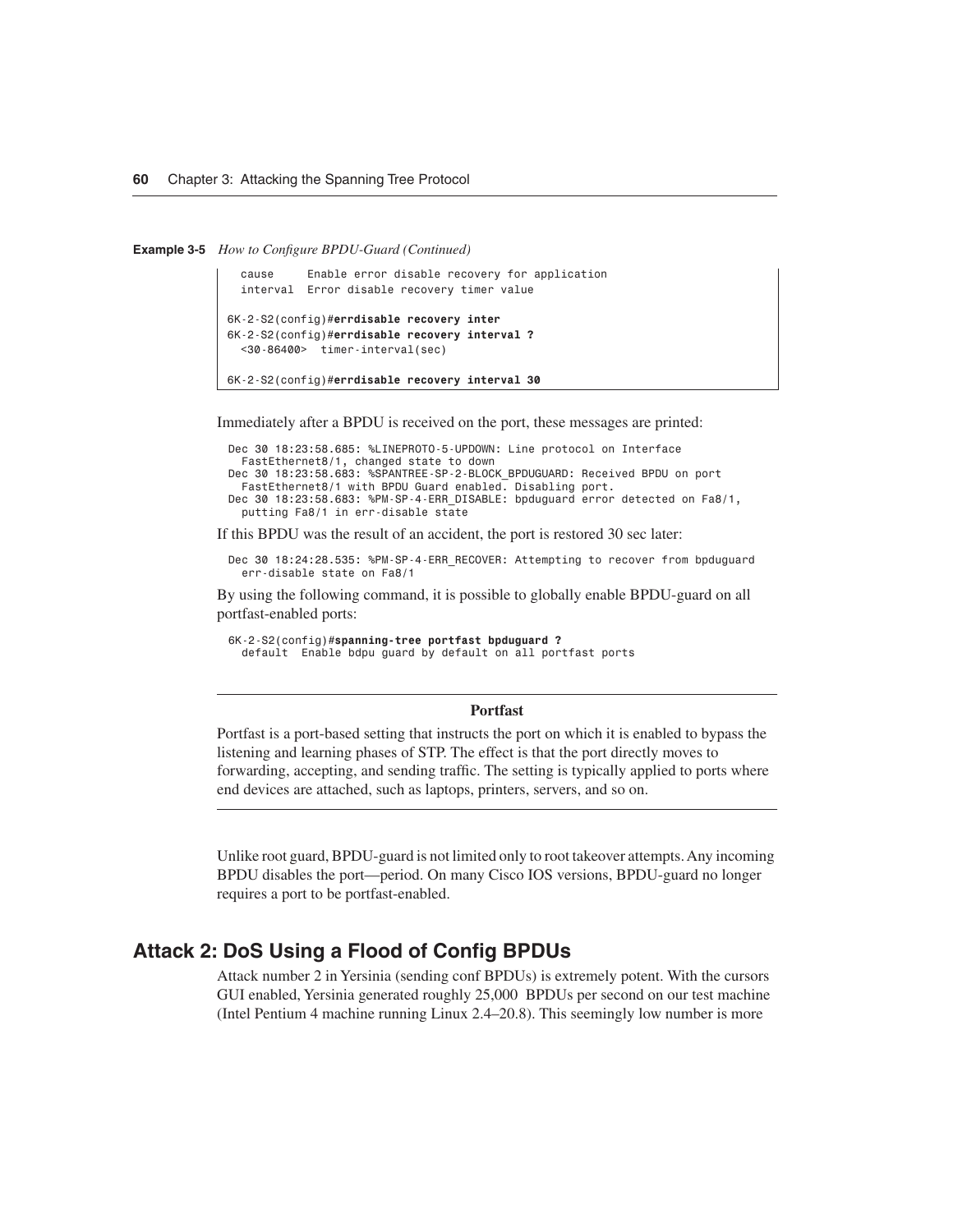than sufficient to bring a Catalyst 6500 Supervisor Engine 720 running 12.2(18)SXF down to its knees, with 99 percent CPU utilization on the switch processor:

*6K-3-S720#remote command switch show proc cpu | incl second CPU utilization for five seconds: 99%/86%; one minute: 99%; five minutes: 76%*

At that point, serious side effects start to happen. HSRP suffered from continuous flapping during the attack:

```
6K-3-S720#
Dec 30 18:59:21.820: %STANDBY-6-STATECHANGE: Vlan448 Group 48 state Standby -> 
 Active
6K-3-S720#
```
The attack's purpose is fulfilled: The switch is quickly DoS'd. Unless BPDU-guard is enabled, detecting this attack is not easy. Although it could, as the 802.1w specification suggests,<sup>6</sup> the STP does not complain about handling thousands of incoming BPDUs. It just tries to process as many as it can until its processing power is exhausted. High CPU utilization and an extremely high and quickly increasing count of received BPDUs off a given port indicate a BPDU flooding attack, as Example 3-6 shows.

#### **Example 3-6** *Port Receiving Too Many BPDUs Too Quickly*

```
6K-3-S720#show spanning-tree vlan 123 interface f8/1 detail
  Port 897 (FastEthernet8/1) of VLAN0123 is root forwarding 
    Port path cost 19, Port priority 240, Port Identifier 240.897.
    Designated root has priority 0, address 9838.9a38.3cf0
    Designated bridge has priority 52067, address 9838.9a38.3cf0
    Designated port id is 0.0, designated path cost 0
    Timers: message age 20, forward delay 0, hold 0
    Number of transitions to forwarding state: 4
    Link type is point-to-point by default, Peer is STP
    BPDU: sent 1191, received 7227590
```
Frequent transitions of a port from blocking to forwarding in a short interval confirm suspicions (use the Cisco IOS command **logging-event spanning-tree status** under the interface, if available):

*5w2d: %SPANTREE-SP-6-PORT\_STATE: Port Fa5/14 instance 1448 moving from blocking to blocking 5w2d: %SPANTREE-SP-6-PORT\_STATE: Port Fa5/14 instance 1448 moving from blocking*

 *to forwarding* 

Three countermeasures exist for this attack. Two are available to most switches, and one has hardware dependencies:

- BPDU-guard
- BPDU filtering
- Layer 2 PDU rate limiter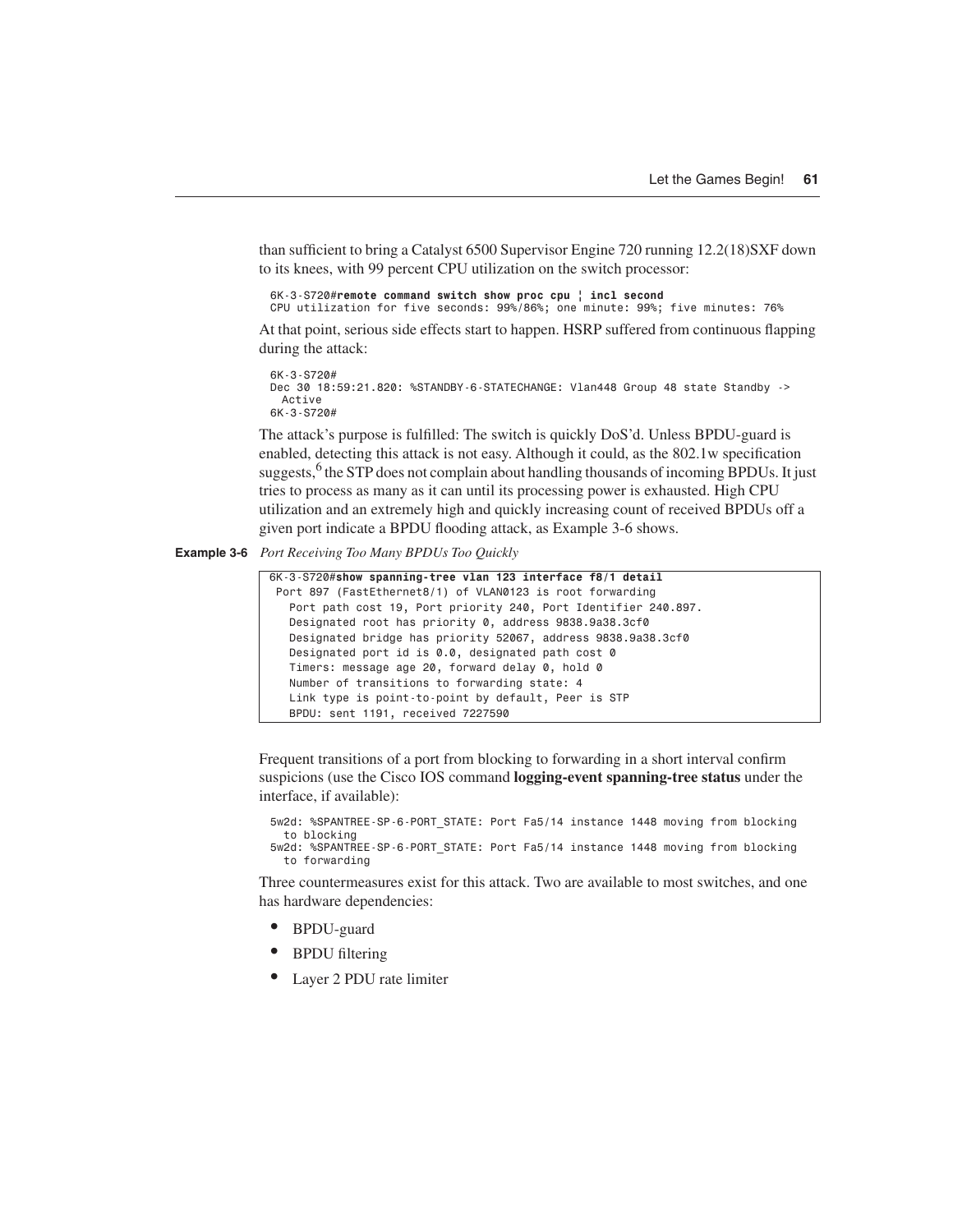#### BPDU-Guard

BPDU-guard was introduced in the previous section. Because it completely prevents BPDUs from entering the switch on the port on which it is enabled, the setting can help fend off this type of attack.

#### BPDU Filtering

There is actually another method to discard incoming *and* outgoing BPDUs on a given port: BPDU filtering. This feature *silently* discards both incoming and outgoing BPDUs. Although extremely efficient against a brute-force DoS attack, BPDU filtering offers an immense potential to shoot yourself in the foot. Enable this feature on the incorrect port, and any loop condition goes undetected forever, which causes instantaneous network downtime. On the other hand, not sending out BPDUs is actually a good thing when faced with a hacker using Yersinia. Yersinia listens for BPDUs in order to craft its own packets based on information contained in genuine BPDUs. If the tool isn't fed any data to start with, it slightly complicates the hacker's job; I say it only "slightly complicates" because Yersinia is a powerful tool when it comes to exploiting STP: It comes with a prefabricated BPDU ready to be sent on the wire! Because of its danger potential, use BPDU filtering with extreme caution and only after you clearly understand its potential negative effects. Suppose, for example, that a user accidentally connects two ports of the same switch. STP would normally take care of this loop condition. With BPDU filtering enabled, it is not taken care of, and packets loop forever! Only enable it toward end-station ports. It is enabled on a port basis using the **spanning-tree bpdufilter enable** command, as Example 3-7 shows.

**Example 3-7** *How to Enable BPDU Filtering on a Port*

```
6K-3-S720(config)#interface f5/14
6K-3-S720(config-if)#spanning-tree bpdufilter enable
6K-3-S720(config-if)#^Z
6K-3-S720#
*Dec 30 19:26:37.066: %SYS-5-CONFIG_I: Configured from console by vty0 
 (10.48.82.102)
6K-3-S720#sh spanning-tree vlan 1448 int f5/14 detail | include filter
    Bpdu filter is enabled
6K-3-S720#
```
As soon as either BPDU-guard or BPDU filtering is enabled, the CPU utilization returns to normal.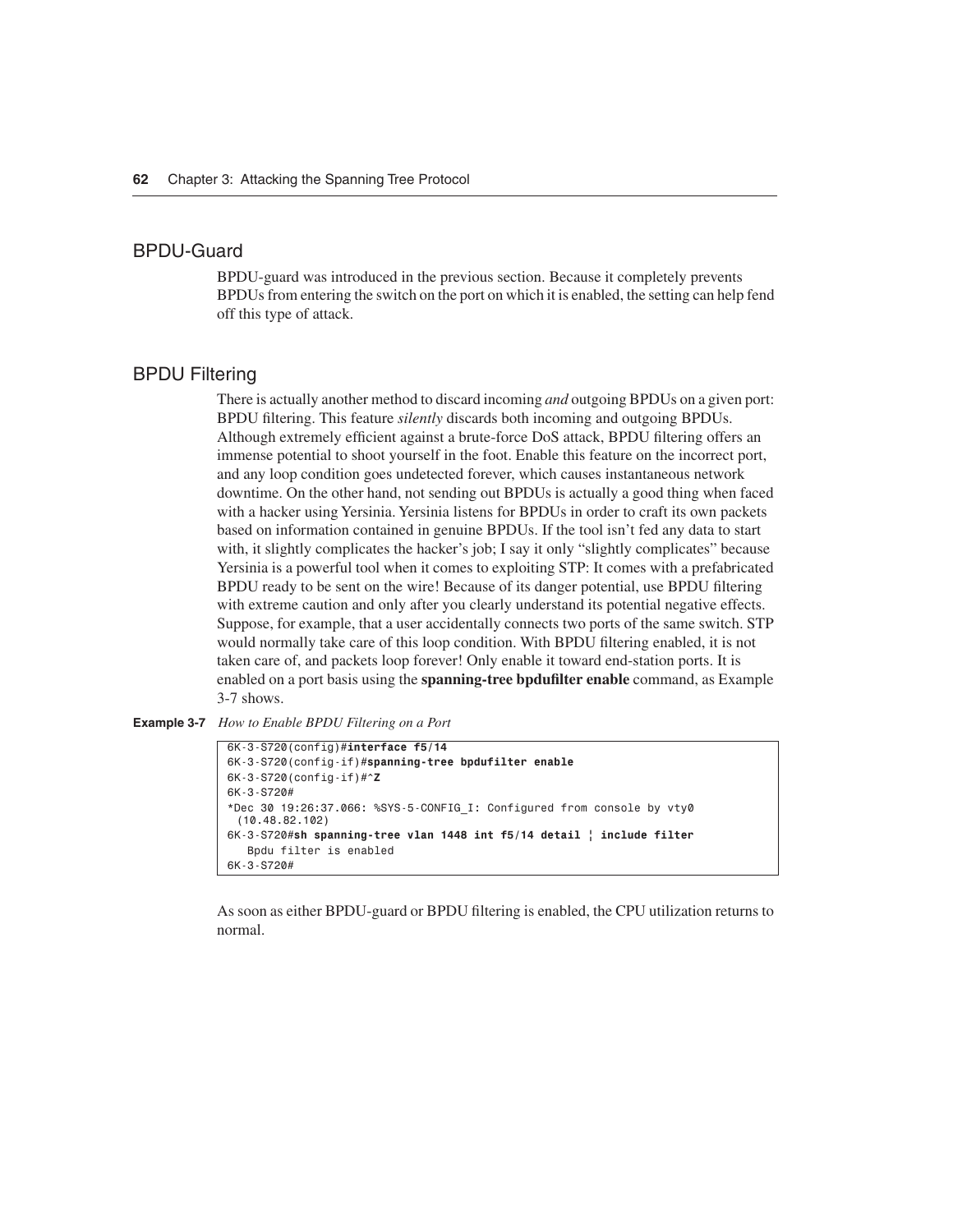#### Layer 2 PDU Rate Limiter

Available only on certain switches, such as the Supervisor Engineer 720 for the Catalyst 6500, a third option to stop the DoS from causing damage exists. It takes the form of a hardware-based Layer 2 PDU rate limiter. It limits the number of Layer 2 PDUs (BPDUs, DTP, Port Aggregation Protocol [PAgP], CDP, VTP frames) destined for the supervisor engine's processor. The feature works only on Catalyst 6500/7600 that are *not* operating in truncated mode. The switch uses truncated mode for traffic between fabric-enabled modules when both fabric-enabled and nonfabric-enabled modules are installed. In this mode, the router sends a truncated version of the traffic (the first 64 bytes of the frame) over the switching fabric. (For more information about the various modes of operation of the Catalyst 6500 switch, see the third entry in the section, "References.") The Layer 2 PDU rate limiter is configured as follows:

*Router(config)# mls rate-limit layer2 pdu 200 20 200 L2 PDUs per second, burst of 20 packets*

Fine-tuning the rate limiter can be time consuming and error prone, because it is global to the switch and applicable to traffic received across all VLANs for various Layer 2 protocols. However, it can be safely enabled with a fairly high threshold. As a rough guideline, 2000 PDUs per second is a high watermark figure for an enterprise class switch. (The rate limiter prevents only a DoS attack. It does not stop the other attacks described in this chapter [root hostile takeover, and so on].)

## **Attack 3: DoS Using a Flood of Config BPDUs**

Closely resembling the previous attack, this attack continuously generates TCN BPDUs, forcing the root bridge to acknowledge them. What's more, all bridges down the tree see the TC-ACK bit set and accordingly adjust their forwarding table's timers; this results in a wider impact to the switched network. When the TC bit is set in BPDUs, switches adjust their bridging table's aging timer to *forward\_delay* seconds. The protection is the same as before: BPDU-guard or filtering.

## **Attack 4: Simulating a Dual-Homed Switch**

Yersinia can take advantage of computers equipped with two Ethernet cards to masquerade as a dual-homed switch. This capability introduces an interesting traffic-redirection attack, as Figure 3-7 shows.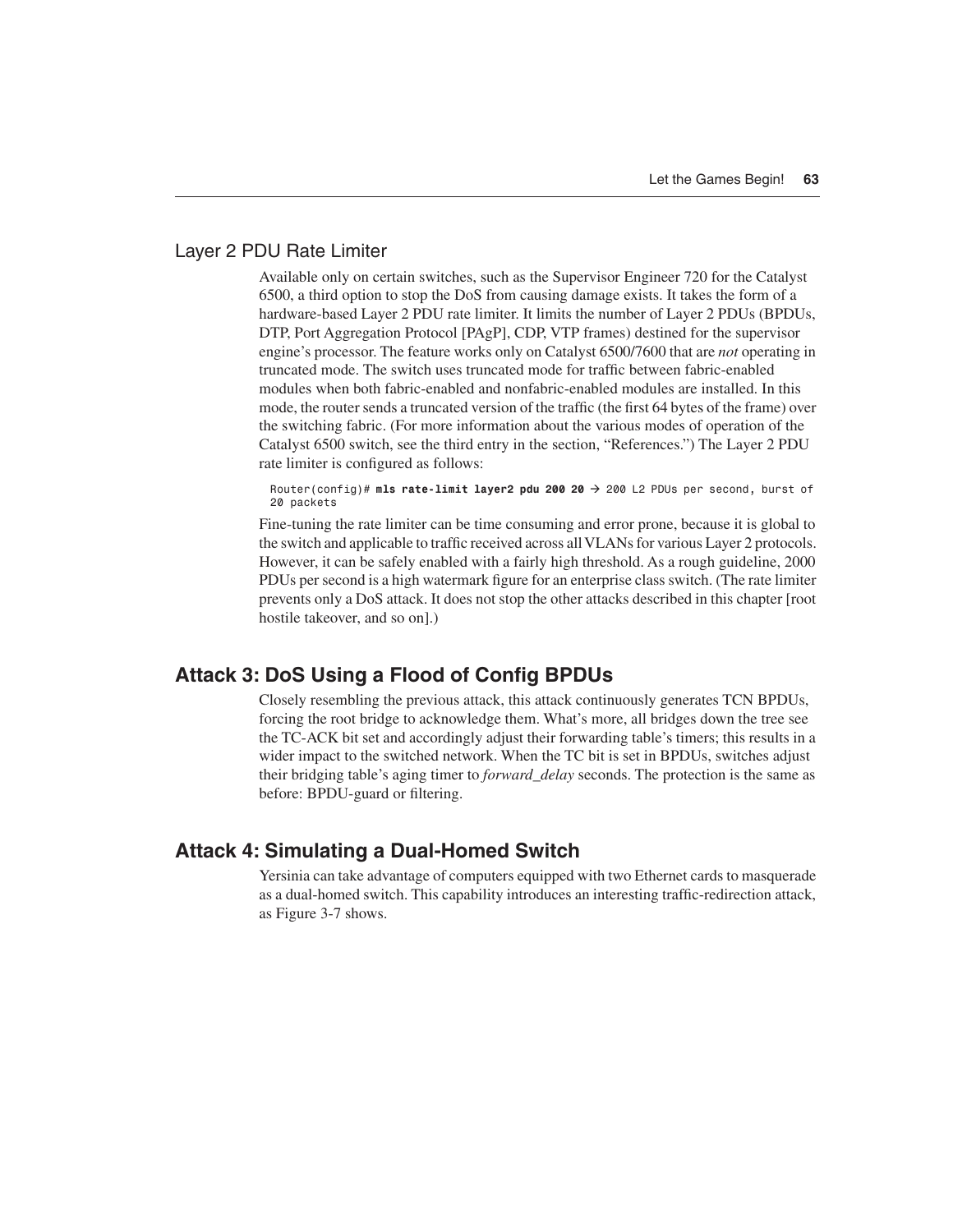

**Figure 3-7** *Simulating a Dual-Homed Switch*

In Figure 3-7, a hacker connects to switches 1 and 4. It then takes root ownership, creating a new topology that forces all traffic to cross it. The intruder could even force switches 1 and 4 to negotiate the creation of a trunk port and intercept traffic for more than one VLAN.

Again, BPDU-guard stands out as the most advantageous solution to deter the attack.

## **Summary**

Conducting STP attacks is now within the reach of a wide population, thanks to the availability of point-and-shoot attacks tools, such as Yersinia. Elaborated two decades ago, the protocol didn't include security as a critical component of its design. This lack of consideration for security attracted hackers' attention all over the world, as recently shown at Black Hat Europe 2005, for example.5 The only vaguely reassuring fact is that, to perform an attack, a miscreant needs direct connectivity with the LAN infrastructure. Nonetheless, STP attacks are extremely disruptive because the protocol lays the foundation for most modern LANs. Attacks can cause traffic black holes, DoS attacks, excessive flooding, redirection of traffic to the hacker's computer, and more. Fortunately, simple features widely available on a range of switches, such as BPDU-guard, provide effective measures against spanning-tree–based exploits.